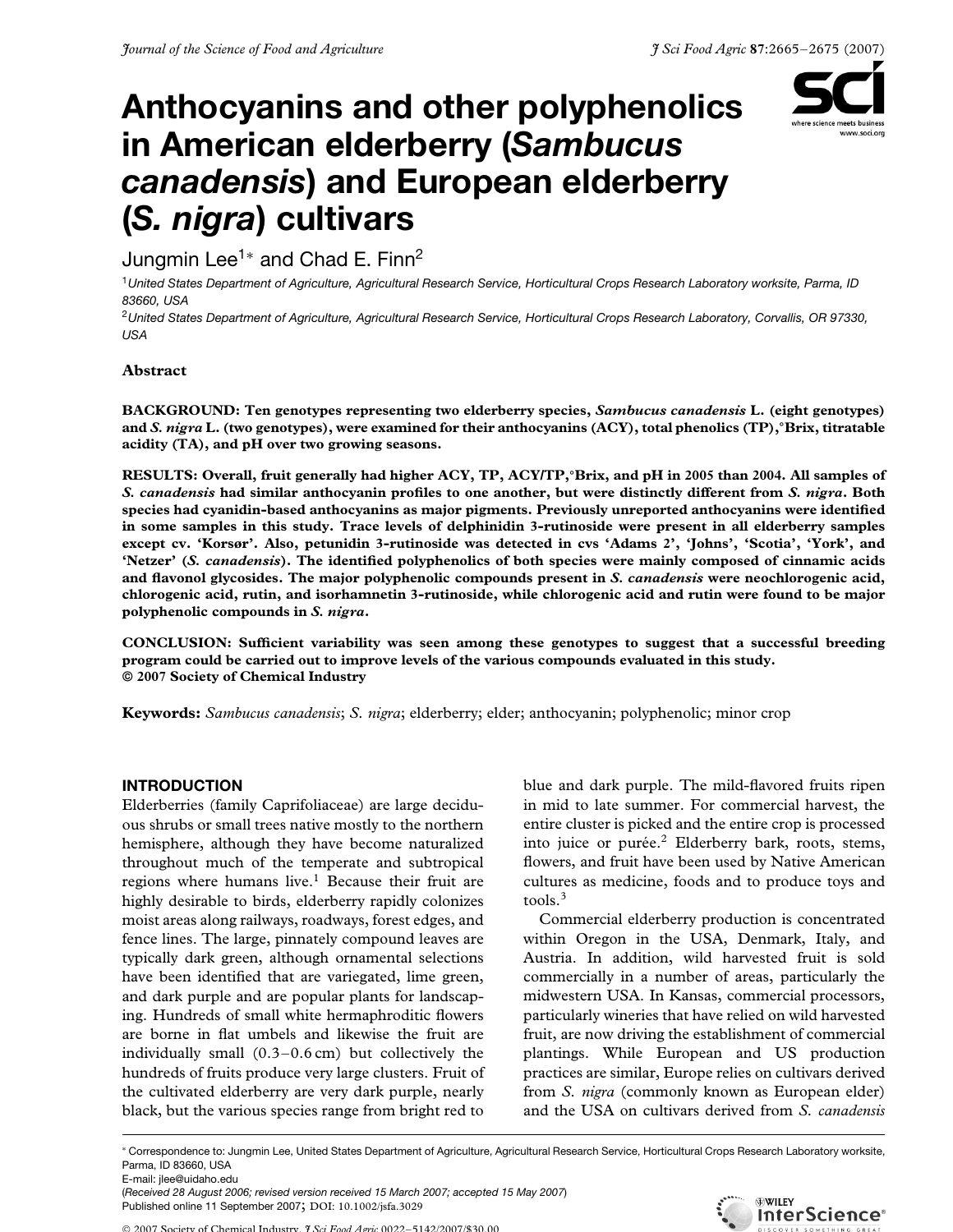(commonly known as American elder) and *S. nigra*. 2 Most of the botany, plant and fruit development are similar for these two species. However, *S. nigra* tends to be a single- or few-trunked large shrub whereas *S. canadensis* can have many canes and can spread aggressively by underground rhizomes.<sup>1,2</sup>

A number of *S. canadensis* cultivars have been developed in the USA, primarily from the New York and Nova Scotia Agricultural Experiment Station breeding programs(e.g. 'Adams 1', 'Adams 2', 'Johns', 'York', 'Nova'). The origin of many of the European *S. nigra* plantings is less clear, although the Danish developed cultivars 'Allesø', 'Korsør,' 'Sambu', and 'Haschberg'.

Small fruits containing anthocyanins and other polyphenolics have received much attention, due to their potential health benefits. $4-7$  Anthocyanins and polyphenolics are important fruit quality indicators, and strongly influence the appearance and flavor of berries and berry products. *Sambucus nigra* has been examined for its potential as a natural colorant and as a botanical supplement for human nutrition by numerous researchers.8–12 Fruit products from *S. nigra* and *S. canadensis* have been studied for their stability in response to heat and light.10,<sup>13</sup> *Sambucus nigra* has no acylated anthocyanins whereas *S. canadensis* contains the more stable acylated anthocyanins.<sup>11,12,14</sup> Food scientists have examined different cultivars and processing methods for improving the yield and stability of anthocyanins, polyphenolics, and antioxidant activities of small fruit products.7–9,11,15–21 Ultimately, the final processed product is directly influenced by the starting material, so berry quality is crucial. Horticulturists have been interested in developing plants with the superior plant growth and yield habits of *S. nigra* combined with the superior fruit quality of *S. canadensis* (Finn CE, personal communication).

Only three studies have examined the anthocyanin composition of *S. canadensis*, <sup>13</sup>,22,<sup>23</sup> and in many studies cultivars have rarely been identified.11–13,19–26 Brønnum-Hansen and Hansen<sup>12</sup> examined 26 cultivars of *S. nigra*, but did not show individual cultivar data. Kaack and Austed<sup>19,20</sup> reported the total and individual anthocyanin content of 13 cultivars of *S. nigra.* Research papers describing the anthocyanin composition of different *S. canadensis* cultivars appear to be nonexistent. Numerous factors influence the phenolic content of any fruit or fruit product, including: species, cultivar, ripeness, growing season, yield, field management practices, environmental factors, post-harvest storage, and processing factors. 7,12,27–30 The objective of this study was to compare overall chemical composition, and the anthocyanin and other polyphenolic profiles of eight different genotypes of *S. canadensis* ('Adams 1', Adams 2', 'Johns, 'Scotia', 'York', 'Gordon B', 'Netzer', and 'Harris 2') with two different genotypes of *S. nigra* ('Korsør' and 'Haschberg'). This is the first paper to report the anthocyanin and phenolic composition of ten elderberries established at the USDA-ARS breeding program at Corvallis, OR, USA.

## **MATERIALS AND METHODS Plant material**

Two species and ten different genotypes were examined in this study (Table 1). The two species included the European elder (*S. nigra*) and the American elder (*S. canadensis*). The genotypes represented commonly grown commercial cultivars in addition to selections from the wild in the midwestern USA by Patrick Byers with Missouri State University (Mountain Grove, MO, USA). 'Harris 2' was included because to the human eye it looked much less purple and more red than the other genotypes. Berries of all genotypes representing both species were harvested from plants grown at the US Department of Agriculture Agricultural Research Service (USDA-ARS) National Clonal Germplasm Repository (Corvallis, OR, USA). The cultivars were planted in single plant plots in a randomized complete block with four blocks. Samples were harvested from early July to mid August 2004 and in August 2005 (two-season replication). When an entire umbel of fruit was ripe (based on color), the umbels were cut, kept cool in an ice chest containing ice, and

**Table 1.** Elderberry (*Sambucus* sp.) genotypes evaluated in this study, their origin, and the number of samples evaluated. All genotypes were grown at the U.S. Department of Agriculture-Agricultural Research Service (USDA-ARS) Corvallis, OR, USA

|                     |                |                                                           |      | Number of genotypes sampled<br>for the two harvest years |
|---------------------|----------------|-----------------------------------------------------------|------|----------------------------------------------------------|
| Genotype $(n = 10)$ | <b>Species</b> | Origin                                                    | 2004 | 2005                                                     |
| Adams 1             | S. canadensis  | Wild selection from New York, 1926                        | 3    | З                                                        |
| Adams 2             | S. canadensis  | Wild selection from New York, 1926                        | 4    | З                                                        |
| <b>Johns</b>        | S. canadensis  | Wild selection from Ontario released in Nova Scotia, 1954 | 3    | З                                                        |
| Scotia              | S. canadensis  | Adams 2 open pollinated, Nova Scotia, 1959                | 3    | З                                                        |
| York                | S. canadensis  | Adams $2 \times$ Ezyoff, New York, 1964                   | 3    | З                                                        |
| Gordon B            | S. canadensis  | Wild selection, Missouri, $\sim$ 1999                     | 3    | 3                                                        |
| Netzer              | S. canadensis  | Wild selection, Missouri, $\sim$ 1999                     | 2    | 2                                                        |
| Harris 2            | S. canadensis  | Wild selection, Missouri, $\sim$ 1999                     |      |                                                          |
| Korsør              | S. nigra       | Denmark                                                   | 3    | З                                                        |
| Haschberg           | S. nigra       | Wild selection, Austria                                   | 3    | 3                                                        |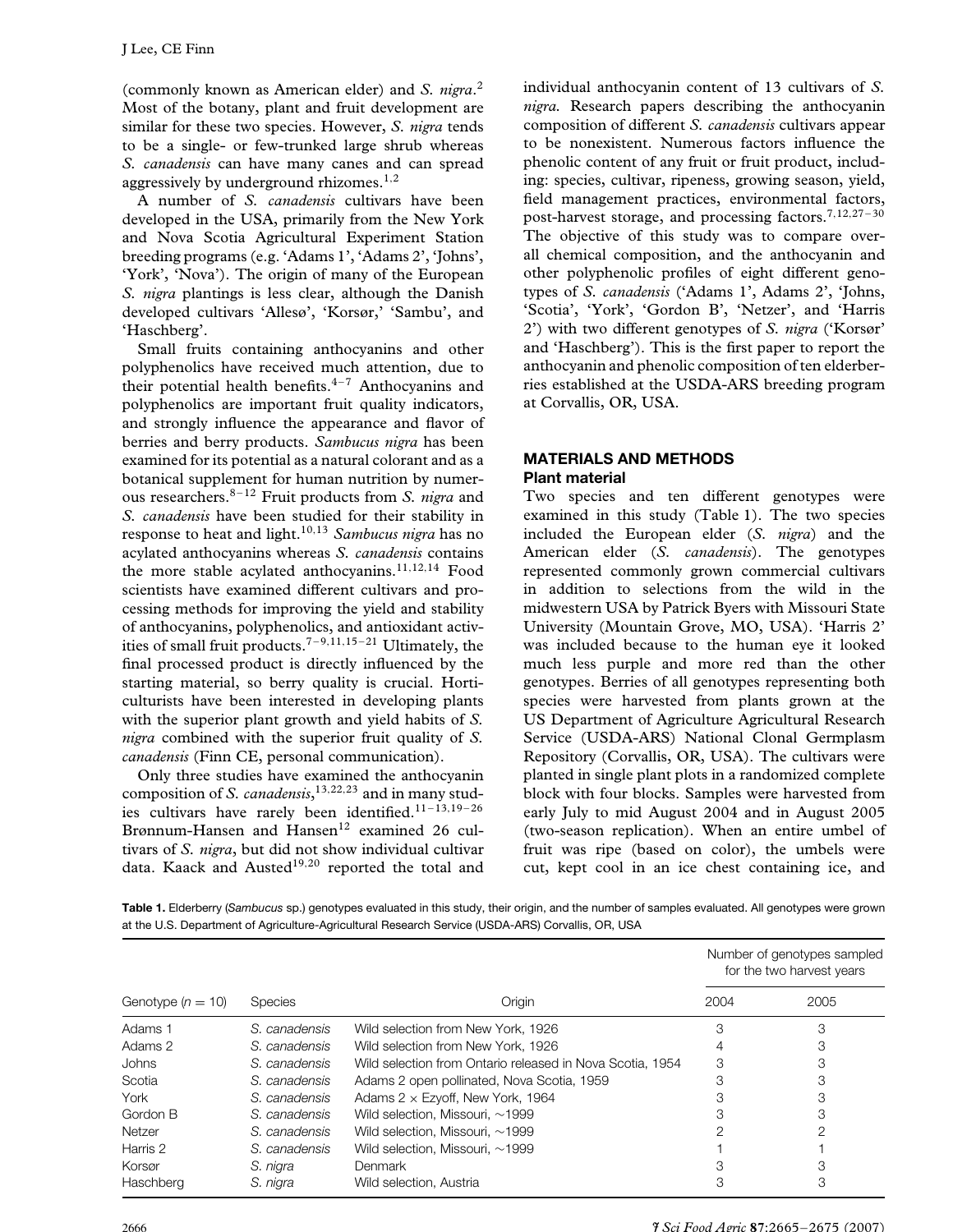immediately frozen upon arrival at the laboratory (within 2 h of collecting). Fruit were collected from all elderberry plants that produced ripe berries. Berry samples were then stored at  $-20$  °C until analysis. After freezing, the bags containing the samples were shaken and gently dropped to remove the berries easily from the vegetative umbel tissue, before extracting the berries. Details of the original collection locations are provided in Table 1. Each genotype was analyzed separately.

## **Reagents and standards**

All chemicals used in this study were obtained from Sigma Chemical Co. (St Louis, MO, USA). All solvents and chemicals for this investigation were of analytical and high-performance liquid chromatography (HPLC) grade. Chlorogenic acid isomers were obtained by the method described by Nagels *et al*. 31

## **Extraction**

Frozen elderberries were extracted as described by Rodriguez-Saona and Wrolstad.<sup>32</sup> Briefly, samples were liquid nitrogen powdered using a mortar and pestle. Five grams of powdered sample were sonicated for 10 min with 10 mL of acidified methanol (0.1% v/v formic acid), followed by two additional reextractions with acidified methanol. The supernatant was collected, and methanol was evaporated with a Labconco rotovapor (Westbury, NY, USA) at 40 ◦C. The aqueous extract was redissolved to a final volume of 25 mL with distilled water. Extracts were then kept at −80 ◦C until analysis. Extractions were replicated twice.

#### ◦**Brix, titratable acidity (TA), pH, and berry size**

The powdered samples were centrifuged and the supernatants were utilized to determine percent soluble solids (◦Brix). A Leica AR200 refractometer (Reighert Inc., Depew, NY, USA) was used to measure °Brix. TA was determined by titrating each sample (5 g of homogenate  $+45$  mL of CO<sub>2</sub>free distilled water) with standardized 0.1 mol  $L^{-1}$ NaOH to pH 8.1 using a pH meter. TA was expressed as citric acid equivalents (g citric acid  $100 g^{-1}$  berries). The pH of the pures was determined with a Mettler-Toledo SevenMulti pH meter (Mettler-Toledo Inc., Columbus, OH, USA) equipped with a Mettler-Toledo InLab 410 electrode. Berry size was determined by counting the number of berries per 100 g sample. All measurements were conducted in duplicates.

## **Total monomeric anthocyanins (ACY) and total phenolics determination**

ACY were determined using the pH differential method.<sup>33</sup> Absorbance was measured at 520 and 700 nm. ACY were expressed as cyanidin 3-glucoside (molar extinction coefficient of 26 900 L cm−<sup>1</sup> mol −1 and molecular weight of  $449.2\,\text{g}$  mol $^{-1}$  was used).

The unit for ACY was milligrams of cyanidin 3 glucoside equivalent  $100 g^{-1}$  berries. Total phenolics (TP) were measured by the Folin–Ciocalteu (FC) method.<sup>34</sup> Absorbance was measured at 765 nm. TP was expressed as milligrams of gallic acid equivalent 100 g−<sup>1</sup> berries. A SpectraMax M2 microplate reader (Molecular Devices Corp., Sunnyvale, CA, USA) was used for both measurements. Measurements of ACY and TP on sample extracts were run in duplicate.

## **High-performance liquid chromatography/diode array detection/electrospray ionization tandem mass spectrometry (HPLC/DAD/ESI-MS/MS) anthocyanin analysis**

An HP1100 system equipped with a DAD and XCT ion trap mass spectrometer (Agilent Technologies Inc., Palo Alto, CA, USA) was used to quantify and confirm the identification of the elderberry anthocyanins. Quantification was conducted with the results obtained from the LC/DAD. A Synergi Hydro-RP 80A˚  $(150 \times 2 \text{ mm}, 4 \text{ m})$  column fitted with  $4.0 \times 3.0 \text{ mm}$ i.d. guard column (Phenomenex, Torrance, CA, USA) was used. Absorbance spectra were collected for all peaks. The solvent flow rate was  $0.2 \text{ mL min}^{-1}$ . Solvent A was acetic acid–TFA–acetonitrile–water (10.0%:0.2%:5.0%:84.8%, v/v/v/v). Solvent B was acetonitrile. The initial solvent composition was 99% solvent A; then a linear gradient of 99% to 90% solvent A in 30 min; 90% to 70% solvent A in 10 min; 70% to 60% solvent A in 5 min; while detection occurred simultaneously at 520 and 280 nm. Column temperature was maintained at 25 °C. The ESI parameters were as follows: positive mode; nebulizer pressure, 30 psi; N<sub>2</sub> drying gas, 10 mL min<sup>-1</sup>; drying gas temperature, 350 °C; trap drive, 74.5; skimmer, 40 V; octopole RF amplitude, 200 Vpp; capillary exit, 205.2 V. Scan range was 150–1000 *m*/*z*. Trap ICC was 20 000 units and accumulation time was 200 ms. Fragmentation amplitude was 1.50 V and threshold ABS was 10 000 units for the MS/MS condition. Extracts were filtered (0.45 m Millipore Millex-FH syringe filter, Bedford, MA, USA) before injection. Injection volume was 5 L. Peak assignments were made based on retention time, UV-visible spectra, and mass-tocharge ratio of the molecular ion and fragmented ion obtained by HPLC-DAD and MS analyses. Anthocyanins were quantified using cyanidin 3-glucoside as external standard.

#### **HPLC/DAD/ESI-MS/MS polyphenolic analysis**

Polyphenolics were isolated by solid-phase extraction (SPE) using a C-18 Sep-Pak mini column (Waters Associates, Milford, MA, USA) as described by Kim and Lee.<sup>35</sup> Briefly, ethyl acetate fraction was collected and evaporated using a Labconco RapidVap vacuum evaporation system (Labconco Corporation, Kansas City, MO, USA) and the polyphenolics were redissolved in 1 mL water. Individual polyphenolic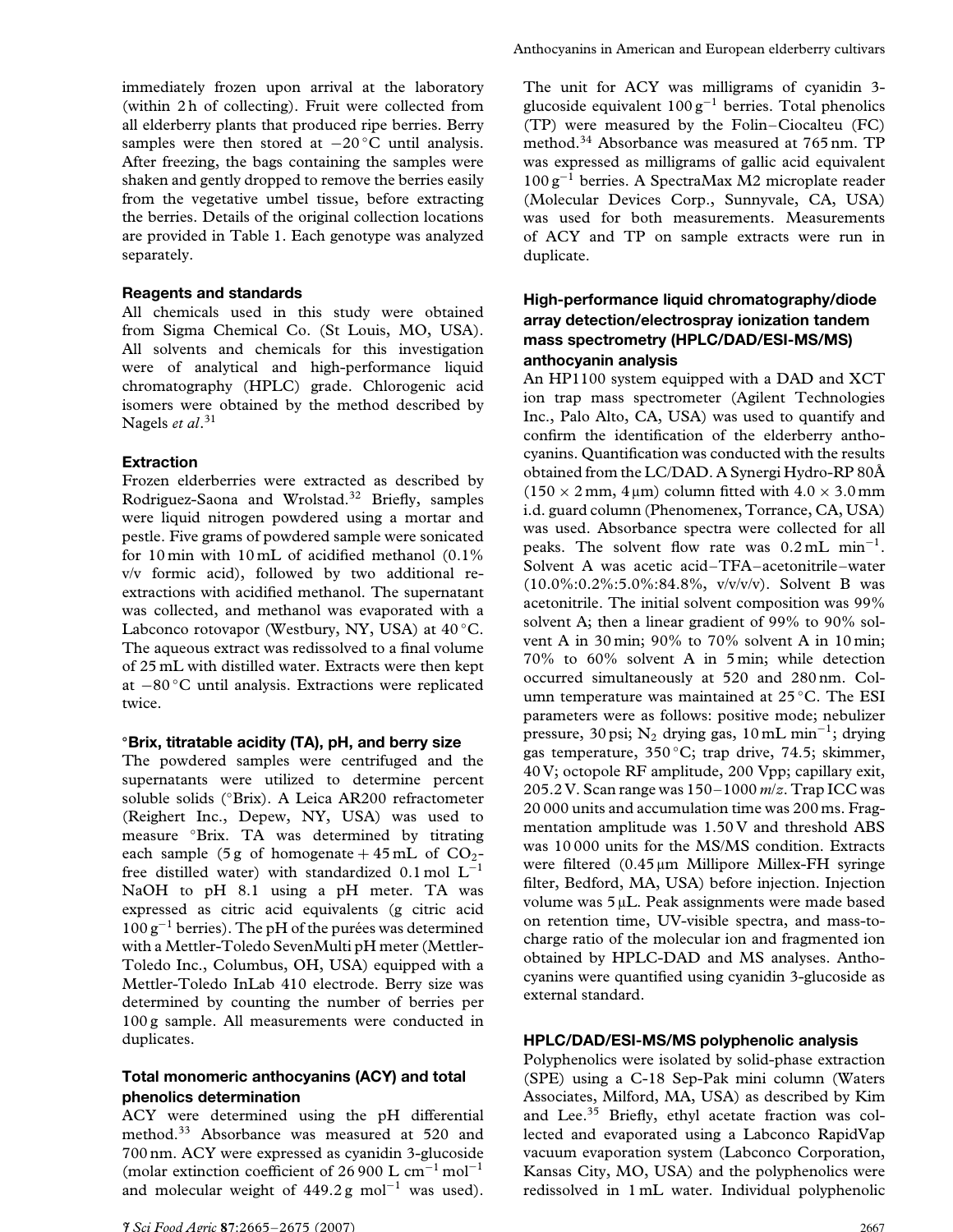analyses were conducted on the same analytical instrument and column used for individual anthocyanin analyses. Absorbance spectra were collected for all peaks. The solvent flow rate was 0.2 mL min−<sup>1</sup> and injection volume was 20 L. Solvent A consisted of  $2\%$  acetic acid in water (v/v). Solvent B was  $0.5\%$ acetic acid in water and acetonitrile (50%:50%, v/v). The initial solvent composition was 90% solvent A; then a linear gradient of 90% to 60% solvent A in 60 min; 60% to 1% solvent A in 10 min; then held for 6 min with simultaneous detection at 280, 320, and 370 nm. Column temperature was 25 ◦C. The ESI parameters were as follows: negative mode; nebulizer pressure, 30 psi; N<sub>2</sub> drying gas, 12 mL min<sup>-1</sup>; drying gas temperature, 350 °C; trap drive, 52.5; skimmer, −40 V; octopole RF amplitude, 187.1 Vpp; capillary exit, −128.5 V. Scan range was 50–1000*m*/*z*. Trap ICC was 100 000 units and accumulation time was 200 ms. Fragmentation amplitude was 1.50 V and threshold ABS was 10 000 units for the MS/MS condition. Cinnamic acids were quantified as chlorogenic acid, and flavonol glycosides were expressed as quercetin 3-rutinoside (rutin) by the external standard method. Quantification was conducted with the results obtained from LC/DAD. Peak assignments were made according to UV-visible spectra, retention time, co-chromatography with authentic standards

(when available), and mass spectra information (massto-charge ratio of the molecular ion and fragmented ion).

#### **Statistical analysis**

Analysis of variance (ANOVA) was conducted and the significant difference among the different cultivars was determined at the 95% confidence level using Bonferroni test. Correlation was determined on the two total anthocyanin values obtained by pH differential method and HPLC. Cluster analysis was performed on the individual anthocyanins and polyphenolics of each genotype using squared Euclidean distance and the Ward's method. Statistica for Windows version 7.0 was used (StatSoft, Inc., Tulsa, OK, USA).

#### **RESULTS AND DISCUSSION**

Two species and ten different genotypes were examined in this study (Table 1). There was significant interaction between genotypes and growing seasons for ACY (from the pH differential method), TP, ACY/TP, Brix, TA, pH, and berry size ( $P \le 0.05$ , Table 2). ACY content of the elderberry samples  $(n = 10)$  ranged from  $140 \text{ mg}$  ('Netzer') to  $280 \,\text{mg}$  ('Adams 1') cyanidin 3-glucoside  $100 \,\text{g}^{-1}$ 

**Table 2.** Comparison of fruit from *Sambucus canadensis* and *S. nigra* grown in test plots at Corvallis, OR. Results are from two growing seasons. There were interaction effects between cultivars and growing seasons for all measurements (*P* ≤ 0.05, ANOVA table not shown). The values are separated by growing season

| Cultivar            | ACY <sup>a</sup> | TPb         | ACY/TP           | °Brix            | <b>TA<sup>c</sup></b> | рH                        | Berry size <sup>d</sup> |
|---------------------|------------------|-------------|------------------|------------------|-----------------------|---------------------------|-------------------------|
| 2004 growing season |                  |             |                  |                  |                       |                           |                         |
| Adams 1             | 280 (17)cd       | 442 (17)d-f | 0.63(0.02)a      | $12.1(0.1)a-d$   | 1.01(0.04)b           | $3.9(0.04)$ bc            | 840 (21)a-c             |
| Adams 2             | 251 (23)cd       | 404 (17)b-f | 0.61(0.04)a      | 12.2 $(0.2)a-d$  | 1.03(0.03)b           | $3.9(0.02)$ <sub>bc</sub> | 986 (28) bc             |
| Johns               | $178(14)a-c$     | 340 (16)а-е | 0.52(0.02)a      | $12.6(0.2)a - e$ | 0.71(0.04)a           | 4.2 (0.04)de              | 702 (21)ab              |
| Scotia              | 246 (6)b-d       | 374 (6)a-f  | 0.66(0.02)a      | 13.8 (0.1) ef    | 0.96(0.01)b           | 3.9 (0.01)bc              | 965 (21) bc             |
| York                | $178(8)a-c$      | 336 (12)a-d | 0.53(0.02)a      | $12.8(0.1)b - e$ | 0.66(0.02)a           | 4.2 $(0.02)$ d-f          | 680 (19)ab              |
| Gordon B            | 263 (8)cd        | 413 (16)c-f | 0.63(0.02)a      | 11.7 $(0.3)a-c$  | 0.73(0.02)a           | $4.3(0.01)d-f$            | 1619 (126)d             |
| Netzer              | 140 (5)ab        | 351 (13)a-f | 0.40(0.00)a      | $13.4(0.2)c-f$   | 0.67(0.04)a           | 4.4 (0.02)ef              | 1392(40)d               |
| Harris 2            | $165(4)^{*}$     | $327 (7)^*$ | $0.50(0.00)*$    | $13.2 (0.1)^*$   | $0.53(0.04)^{*}$      | 4.3 $(0.01)^*$            | 1414 (90)*              |
| Korsør              | 176 (4)а-с       | 387 (11)a-f | 0.46(0.02)a      | 13.9 (0.1)ef     | 1.18(0.03)c           | $3.8(0.01)a-c$            | 723 (28)ab              |
| Haschberg           | 170 (12)ab       | 364 (17)a-f | 0.46(0.01)a      | $11.8(0.3)a-c$   | 1.43(0.03)d           | $3.8(0.06)$ ab            | 867 (43)а-с             |
| 2005 growing season |                  |             |                  |                  |                       |                           |                         |
| Adams 1             | 430 (14)ef       | 536 (16)b-d | $0.80(0.02)$ cef | $13.6(0.1)b - e$ | $0.75(0.01)c - f$     | 4.1 (0.02) b              | 788 (22)a-c             |
| Adams 2             | 444 (14) ef      | 562 (11)b-d | 0.79 (0.01) bef  | $13.8(0.1)b-f$   | $0.75(0.02)c - f$     | 4.1 (0.03)b               | 882 (27) bc             |
| Johns               | 290 (16)b-d      | 418 (12)a   | $0.69(0.02)$ bf  | $13.7(0.2)b-f$   | $0.48(0.02)a-c$       | 4.5(0.00)c                | 635 (16)ab              |
| Scotia              | 410 (6) ef       | 499 (10)bc  | $0.82(0.01)$ ce  | 15.4 (0.2)fg     | $0.65(0.02)b - e$     | 4.2 (0.02)b               | 935 (43) bc             |
| York                | 268 (6)bc        | 397 (7)a    | $0.67(0.01)$ bf  | 14.1 $(0.2)c-g$  | $0.50(0.01)a-c$       | 4.4(0.03)c                | 628 (21)ab              |
| Gordon B            | 389 (17)d-f      | 532 (21)b-d | 0.73(0.01)cf     | 13.2 (0.2)b-e    | $0.59(0.02)a-d$       | 4.5(0.03)c                | 1545 (52)d              |
| Netzer              | 197 (7)a         | 391 (10)a   | 0.51(0.03)a      | 14.8 $(0.2)d-g$  | $0.62(0.02)a - e$     | 4.4(0.01)c                | 1632 (129)d             |
| Harris 2            | $106(2)^{*}$     | $277(5)^*$  | $0.38(0.01)^{*}$ | 11.2 $(0.0)^*$   | $0.57(0.00)*$         | 4.2 $(0.00)*$             | 1499 (128)*             |
| Korsør              | $343(11)c - f$   | 582 (10)cd  | 0.59(0.01)a      | $14.6(0.3)d-g$   | $0.85(0.03)$ ef       | 4.1 $(0.04)b$             | 815 (13)a-c             |
| Haschberg           | 268 (16)bc       | 510 (20)bc  | 0.52(0.01)a      | 12.0(0.3)a       | 1.23(0.05)g           | 3.8(0.04)a                | 966 (26) bc             |

∗ 'Harris 2' was not included in the statistical analysis.

<sup>a</sup> Total anthocyanins (ACY) determined by pH differential method were expressed as mg cyanidin-3-glucoside (MW = 449.2 and extinction coefficient = 26 900) 100 g<sup>-1</sup> berries.

<sup>b</sup> Total phenolics (TP) were expressed as mg gallic acid 100 g<sup>-1</sup> berries.

 $\rm ^c$  TA was expressed as g citric acid 100 g<sup>-1</sup>.

 $d$  Number of berries 100 g<sup>-1</sup>. Totals with different lower-case letters (within a column for the different growing seasons) were significantly different (Bonferroni test,  $P \le 0.05$ ). Values in parenthesis are standard errors.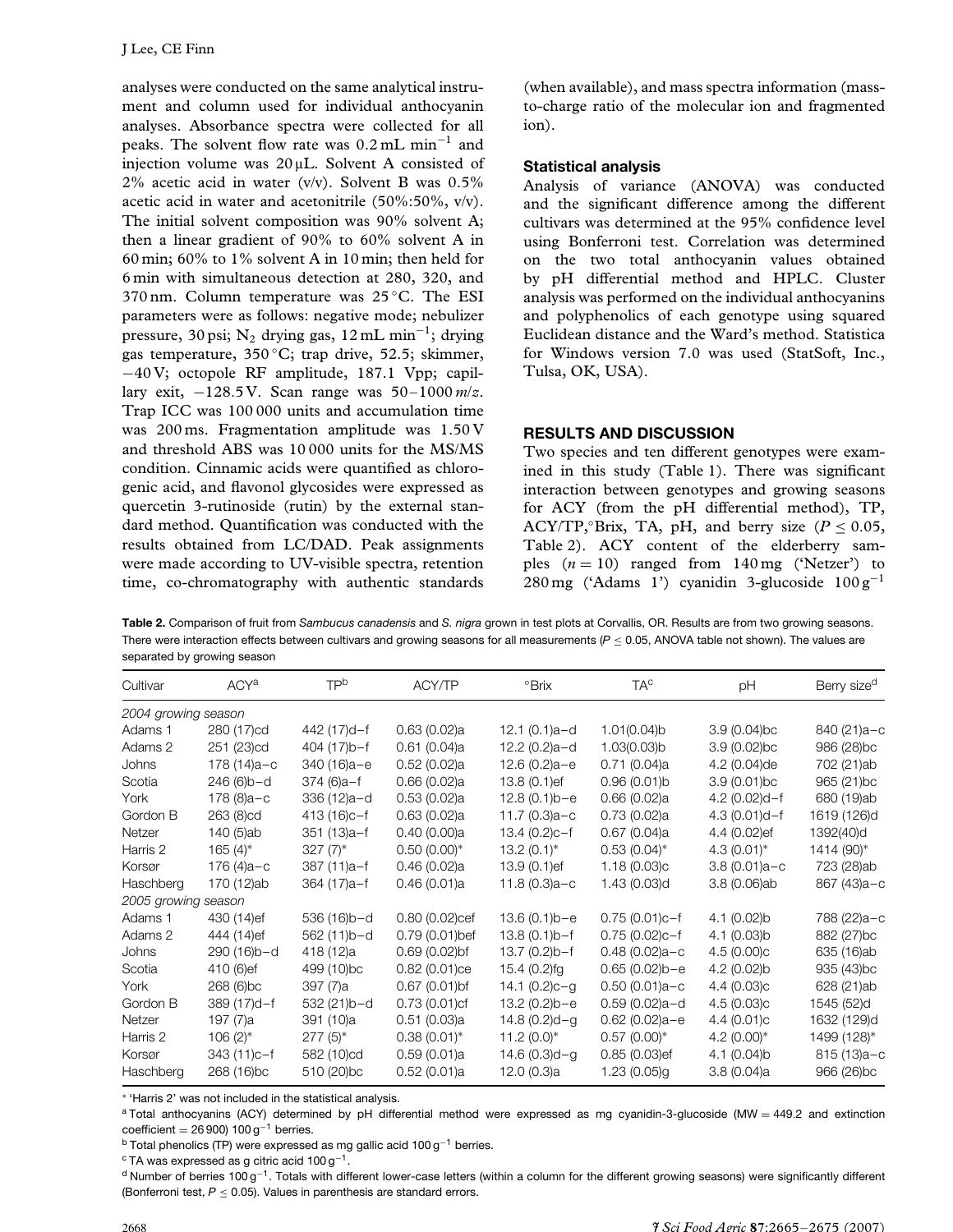berries in the 2004 season (mean =  $243 \text{ mg } 100 \text{ g}^{-1}$ for *S. canadensis*; mean =  $173 \text{ mg } 100 \text{ g}^{-1}$  for *S. nigra*) and 106 mg ('Harris 2') to 444 mg ('Adams 2') cyanidin 3-glucoside 100 g−<sup>1</sup> berries in 2005  $(\text{mean} = 362 \text{ mg } 100 \text{ g}^{-1} \text{ for } S$ . *canadensis*; mean = 306 mg 100 g−<sup>1</sup> for *S. nigra*). 'Netzer' and 'Harris 2' had the lowest ACY content among the genotypes for both seasons. 'Adams 1', 'Adams 2', 'Scotia', and 'Gordon B' had higher levels of ACY than both *S. nigra* samples for the two growing seasons. Despite its small berry size, 'Netzer' had low ACY level, which is most likely due to the uneven ripening observed. Brønnum-Hansen and Hansen<sup>12</sup> reported *S. nigra* ACY content ranging from 200 to 1000 mg  $100 g^{-1}$ berries (values obtained from 26 cultivars examined) determined by pH differential method (expressed as cyanidin 3-glucoside). 'Korsør' examined by Kaack and Austed<sup>20</sup> had higher ACY (1095 mg  $100 g^{-1}$ , determined by HPLC) levels then the 'Korsør' sample collected in this study (176 mg and 343 mg 100 g<sup>-1</sup> by the pH differential method, and 400.2 and 806.1 mg  $100 g^{-1}$  by HPLC). In another study by Kaack,<sup>19</sup> the ACY values ranged from 518 mg ('Finn Sam') to 1028 mg ('Samocco') 100  $g^{-1}$  of fruit (determined by absorbance at 530 nm and expressed as cyanidin 3-glucoside) for 11 cultivars of *S. nigra*. 'Harris 2' had the least amount of TP present in 2004  $(327 \,\text{mg}/100 \,\text{g})$  and 2005  $(277 \,\text{mg } 100 \,\text{g}^{-1})$  samples. 'Adams 1', 'Adams 2', and 'Korsør' had the highest levels of TP in both growing seasons. ACY and TP values were consistently higher for all fruits, except 'Harris 2', grown in 2005 when compared to 2004. Fruit from 'Harris 2' was included in the chemical analysis because of the unique color observed in the field compared to the other elderberry genotypes (visually bright red compared to the other dark purple colored elderberries), but was not included in the statistical analysis due to the lack of replication (samples were obtained from a single plot). Comparing the two *S. nigra* samples, 'Haschberg' had lower ACY, TP, Brix, pH, and larger fruit than 'Korsør'. The average ACY/TP of *S. canadensis* (0.64 in 2004 and 0.77 in 2005) was higher than the average ACY/TP of *S. nigra* (0.46 in 2004 and 0.56 in 2005).

Elderberries had a pH from 3.8 to 4.5 and a TA from 0.48 to 1.43 g of citric acid of berries. Overall, the sample of *S. canadensis* had higher ◦Brix, pH, and berry size than *S. nigra* for both growing seasons. TA values of the two species decreased in 2005 when compared to 2004 values. 'Gordon B' and 'Netzer' had the smallest berries. Kaack $16,19$  reported a TA ranging from 0.80 to 1.26 g citric acid  $100 g^{-1}$  fruit present in 12 *S. nigra* cultivars.

Figure 1 shows chromatograms obtained from the anthocyanin HPLC analysis. Representative chromatograms, 'Adams 1' for *S. canadensis* and 'Korsør' for *S. nigra* samples, are shown in Figs 1(A) and 1(B), respectively. *Sambucus canadensis* 'Adams 2', 'Johns',

'Scotia', 'York', and 'Netzer' had the same 11 anthocyanins present (Table 3): cyanidin 3-sambubioside-5-glucoside (second major pigment present), cyanidin 3,5-diglucoside, cyanidin 3-sambubioside, cyanidin 3-glucoside, cyanidin 3-rutinoside, delphinidin 3-rutinoside (trace levels present), cyanidin 3-(*Z*)-*p*-coumaroyl-sambubioside-5-glucoside, cyanidin 3-*p*-coumaroyl-glucoside, petunidin 3-rutinoside (trace levels present), cyanidin 3-(*E*)-*p*-coumaroylsambubioside-5-glucoside (major pigment present), and cyanidin 3-*p*-coumaroyl-sambubioside. The *S. canadensis* genotypes 'Adams 1', 'Gordon B' and 'Harris 2' had the same anthocyanin profile as 'Adams 2', 'Johns', 'Scotia', 'York', and 'Netzer' with the exception of petunidin 3-rutinoside, which was not detected in the former and only at trace levels in the latter. This is the first time delphinidin 3-rutinoside and petunidin 3-rutinoside have been reported to be present in *S. canadensis*. Cyanidin-based anthocyanins were the major anthocyanins present in *S. canadensis*. All *S. canadensis* samples had more acylated anthocyanins  $(>60\%$  of the total pigment present) than non-acylated anthocyanins.

*Sambucus nigra* 'Korsør' and 'Haschberg' had five and seven individual anthocyanins, respectively (Table 3). Both *S. nigra* samples contained cyanidin 3 sambubioside-5-glucoside, cyanidin 3,5-diglucoside, cyanidin 3-sambubioside, cyanidin 3-glucoside, and pelargonidin 3-glucoside (present in trace levels). 'Haschberg' had two additional peaks (trace levels of cyanidin 3-rutinoside and delphinidin 3-rutinoside). This is the first report to identify delphinidin 3 rutinoside present in *S. nigra* sample (only detected in 'Haschberg'). 'Korsør' examined by Kaack and Austed<sup>20</sup> also had cyanidin 3-glucoside (703 mg)  $100 \text{ g}^{-1}$  fresh berries determined by HPLC = 64.2% based on total peak area) as the major pigment. The *S. nigra* samples examined by Watanabe *et al*. 21 and Inami *et al*. <sup>13</sup> were found to have slightly more cyanidin 3-sambubioside than cyanidin 3-glucoside. Bridle and García-Viguera<sup>25</sup> reported cyanidin 3sambubioside-5-glucoside as the major anthocyanin in the *S. nigra* sample they tested, but Brønnum-Hansen and Hansen<sup>12</sup> reported cyanidin 3-glucoside as the major pigment of *S. nigra.* There were no acylated pigments found in 'Korsør' and 'Haschberg'. Both species contained 3-sambubioside-5-glucoside, 3,5 diglucoside, 3-sambubioside (second major pigment present), and 3-glucoside (major pigment present) of cyanidin. *Sambucus nigra* also had cyanidin-based anthocyanins as the major anthocyanins. According to Wu *et al*., <sup>26</sup> they have identified three additional minor anthocyanins present in *S. nigra* (cyanidin 3 rutinoside, pelargonidin 3-glucoside, and pelargonidin 3-sambubioside) – the first time a non-cyanidin-based anthocyanin was reported in elderberries. 'Korsør' and 'Haschberg' contained trace levels of pelargonidin 3-glucoside, but pelargonidin 3-sambubioside was not detected. Wu *et al*. <sup>26</sup> also reported the two major anthocyanins in their *S. nigra* as cyanidin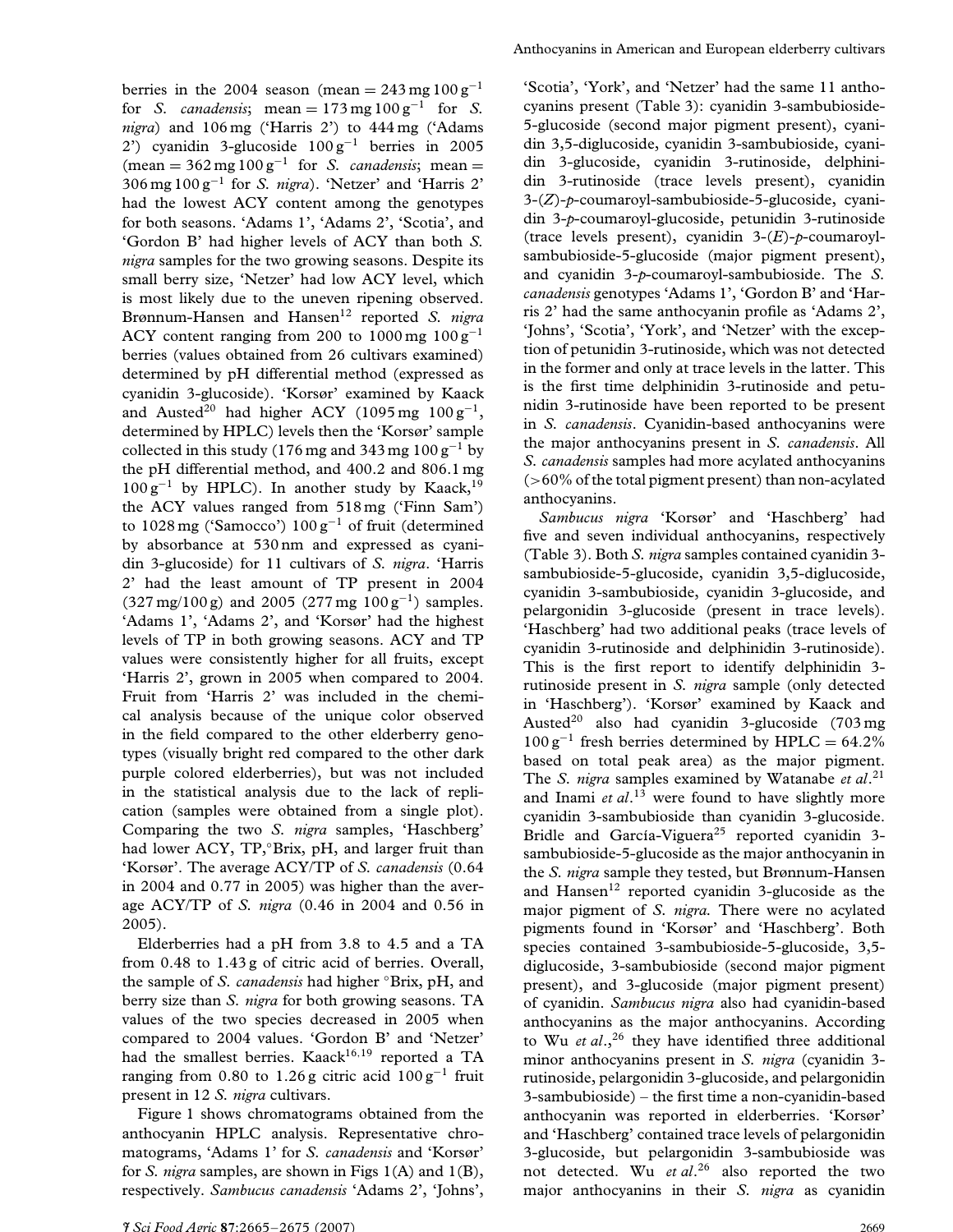

**Figure 1.** Anthocyanin separation of *Sambucus canadensis* 'Adams 1' (A) and *S. nigra* 'Korsør' (B) monitored at 520 nm. Corresponding peak assignments are in Table 3.



**Figure 2.** Polyphenolics profile of *Sambucus canadensis* 'Adams 1' (A) and *S. nigra* 'Korsør' (B). Cinnamic acids were monitored at 320 nm (solid line) and flavonol glycosides were monitored at 370 nm (dotted line). Corresponding peak assignments are listed in Table 4.

3-glucoside (739.8 mg  $100 g^{-1}$  fresh weight) and cyanidin 3-sambubioside (545.9 mg 100 g−<sup>1</sup> fresh weight), determined by HPLC. Various researchers have examined both species of elderberries (without describing cultivars), and reported the same four peaks as samples used in this study. 13,22,23

Despite the unique visual appearance of 'Harris 2' observed during harvest in the field (visually bright red berries compared to other cultivars), from HPLC analysis the anthocyanin profile was not unique (Table 3). From these results, the visual difference was likely due to the amount of pigment present ('Harris 2' contained low amounts of total anthocyanin based on both analytical methods and both seasons). This visual difference might also be due to other factors not covered in this study.

The total anthocyanin values determined by the two methods, pH differential method and HPLC, were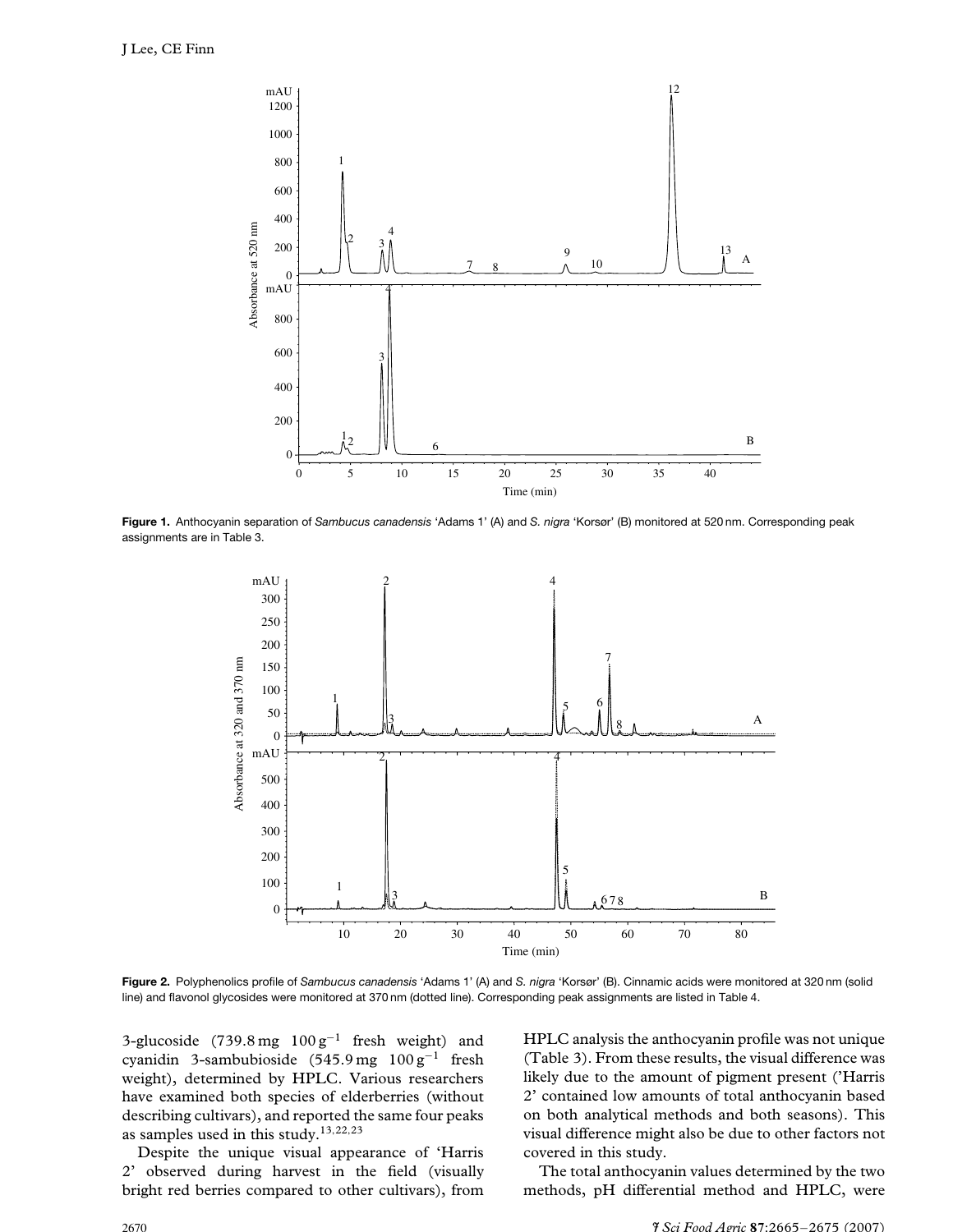|                                                          | values are mg cyanidin 3-glucoside 100 g <sup>-1</sup> berries. Masses of the molecular ions and their fragments of the identified anthocyanins are listed |                                                    |                                           |                                       |                                                |                                           |                                                              |                                                   |                                                                                                       |                                                                  |                                                |                                                                                                          |                                                           |                                             |
|----------------------------------------------------------|------------------------------------------------------------------------------------------------------------------------------------------------------------|----------------------------------------------------|-------------------------------------------|---------------------------------------|------------------------------------------------|-------------------------------------------|--------------------------------------------------------------|---------------------------------------------------|-------------------------------------------------------------------------------------------------------|------------------------------------------------------------------|------------------------------------------------|----------------------------------------------------------------------------------------------------------|-----------------------------------------------------------|---------------------------------------------|
| $(M + H)^+$ ion,<br>compound<br>fragments)<br>Identified | sambubioside-<br>5-glucoside<br>Cyanidin 3-<br>(743, 581,<br>449, 287)                                                                                     | 5-diglucoside<br>Cyanidin 3,<br>(611, 449,<br>287) | sambubioside<br>Cyanidin 3-<br>(581, 287) | 3-glucoside<br>(449, 287)<br>Cyanidin | 3-rutinoside<br>(595, 449,<br>Cyanidin<br>287) | Pelargonidin<br>3-glucoside<br>(433, 271) | anthocyanin<br>(785, 623,<br>449, 287)<br>Cyanidin-<br>based | 3-rutinoside<br>Delphinidin<br>(611, 465,<br>303) | sambubioside-<br>5-glucoside<br>cournaroyl-<br>(889, 727,<br>449, 287)<br>Cyanidin<br>$3 - (2) - p -$ | coumaroyl-<br>(595, 449,<br>glucoside<br>Cyanidin<br>287)<br>d-6 | 3-rutinoside<br>(625, 479,<br>Petunidin<br>317 | sambubioside-coumaroyl-<br>5-glucoside<br>coumaroy-<br>(889, 727,<br>449, 287)<br>Cyanidin<br>$3-(E)-p-$ | sambubio-<br>side (727,<br>Cyanidin<br>287)<br>र्वे<br>ले |                                             |
| Peak                                                     | $\overline{ }$                                                                                                                                             | $\sim$                                             | S                                         | 4                                     | LO.                                            | $\circ$                                   | $\overline{\phantom{a}}$                                     | $\infty$                                          | $\infty$                                                                                              | $\overline{C}$                                                   | Ξ                                              | $\frac{1}{2}$                                                                                            | $\frac{1}{2}$                                             | Sum                                         |
| 2004 growing season<br>Adams <sub>1</sub>                | 134.6 (13.6)                                                                                                                                               | 37.3(2.8)                                          | 27.5(2.3)                                 | 42.9 (3.2)                            | $\sqrt{2}$                                     | $\frac{\Omega}{\Sigma}$                   | 5.2(0.3)                                                     | ⇉                                                 | 26.4 (2.0)                                                                                            | 2.4(0.5)                                                         | $\frac{\Omega}{\Sigma}$                        | 341.4 (20.4)                                                                                             | 9.0(0.6)                                                  | 626.6                                       |
| Adams 2                                                  | 108.1(11.5)                                                                                                                                                | 32.2(3.5)                                          | 26.2 (2.4)                                | 37.3(4.0)                             | $\frac{\Omega}{\Sigma}$                        | $\frac{1}{2}$                             | 4.6 (0.5)                                                    | ≐                                                 | 17.7(1.7)                                                                                             | 2.7(0.2)                                                         | $\pm$                                          | 324.2 (29.4)                                                                                             | 8.7 (0.8)                                                 | $(36.4)$ d-f<br>561.7                       |
| Johns                                                    | 102.2 (10.2)                                                                                                                                               | 26.2 (2.0)                                         | 10.7(0.9)                                 | 7.7(0.4)                              | $\overline{z}$                                 | $\epsilon$                                | 3.2(0.3)                                                     | $\pm$                                             | 18.5(2.5)                                                                                             | 3.3(0.2)                                                         | 누                                              | 216.4 (19.4)                                                                                             | 2.7(0.2)                                                  | $(52.4)c - f$<br>390.9                      |
| Scotia                                                   | $(6.9)$ 0.70                                                                                                                                               | 55.2 (0.8)                                         | 10.5(0.7)                                 | 27.8(1.5)                             | $\sqrt{2}$                                     | $\frac{1}{2}$                             | 3.8(0.2)                                                     | ⇉                                                 | 21.1(2.5)                                                                                             | 2.2(0.1)                                                         | $\pm$                                          | 296.9 (9.7)                                                                                              | 3.8(0.2)                                                  | $(32.1)a - ce$<br>528.3                     |
| York                                                     | 102.9(4.0)                                                                                                                                                 | 27.4(1.3)                                          | 9.6(1.7)                                  | 8.0 (0.3)                             | $\frac{\Omega}{\Sigma}$                        | $\frac{1}{2}$                             | 3.3(0.2)                                                     | ⇉                                                 | 19.6(4.2)                                                                                             | 3.5(0)                                                           | $\pm$                                          | 219.6 (9.7)                                                                                              | 2.8(0.1)                                                  | $(12.1)$ b-f<br>396.6                       |
| Gordon B                                                 | 100.6 (6.6)                                                                                                                                                | 50.7 (3.2)                                         | 5.3 (0.6)                                 | 2.8(0.2)                              | $\frac{\Omega}{\Sigma}$                        | $\frac{\Omega}{\Sigma}$                   | (3.1(3.0)                                                    | ⇉                                                 | 23.0 (3.0)                                                                                            | 4.5 (0.4)                                                        | $\overline{z}$                                 | 359.6 (33.3)                                                                                             | 2.5(0.2)                                                  | $(19.4)a - ce$<br>562.6                     |
| Netzer                                                   | 54.7 (3.4)                                                                                                                                                 | 6.3(0.4)                                           | 1.7(0.1)                                  | 0.3(0)                                | $\sqrt{2}$                                     | $\epsilon$                                | 7.9(0.3)                                                     | ⇉                                                 | 10.1(2.9)                                                                                             | 1.7(0)                                                           | $\pm$                                          | 195.8 (4.2)                                                                                              | 1.4(0.1)                                                  | $(48.7)$ b-f<br>280.0                       |
| Harris 2                                                 | 61.3(1.2)                                                                                                                                                  | 28.1 (0.7)                                         | 3.3(0)                                    | 3.3(0.2)                              | $\frac{\Omega}{\Sigma}$                        | $\epsilon$                                | 5.6(0)                                                       | ⇉                                                 | 15.0(0.3)                                                                                             | $\odot$<br>$\overline{2}$ .                                      | $\frac{\Omega}{\Sigma}$                        | 211.2(0)                                                                                                 | 2.1(0.1)                                                  | $(5.5)a - c$<br>332.1                       |
| Korsør                                                   | 16.0(1.0)                                                                                                                                                  | 8.2(0.4)                                           | 122.2(2.7)                                | 253.7 (4.1)                           | $\infty$                                       | ≠                                         | $\frac{\Omega}{\Sigma}$                                      | $\epsilon$                                        | $\trianglerighteq$                                                                                    | $\infty$                                                         | $\trianglerighteq$                             | $\ominus$                                                                                                | $\ominus$                                                 | 400.2<br>$(2.0)$ *                          |
| Haschberg                                                | 32.2(2.2)                                                                                                                                                  | 11.2(1.0)                                          | 143.0 (12.3)                              | 204.6 (17.3)                          | ≒                                              | ≐                                         | $\trianglerighteq$                                           | 누                                                 | $\trianglerighteq$                                                                                    | $\epsilon$                                                       | $\trianglerighteq$                             | $\ominus$                                                                                                | $\ominus$                                                 | $(31.9) a - ce$<br>Ф<br>$(6.6)a -$<br>391.0 |
| 2005 growing season<br>Adams <sub>1</sub>                | 181.2(5.0)                                                                                                                                                 | 56.5 (1.4)                                         | 39.4(1.5)                                 | 56.4 (1.6)                            | $\frac{1}{2}$                                  | $\epsilon$                                | 8.2(0.5)                                                     | ⇉                                                 | 22.8 (2.0)                                                                                            | 3.6 (0.7)                                                        | $\frac{1}{2}$                                  | 552.6 (23.7)                                                                                             | 14.1(1.0)                                                 | 934.6                                       |
| Adams 2                                                  | 194.7 (12.4)                                                                                                                                               | 61.1(2.4)                                          | 33.6 (7.0)                                | 62.7(3.5)                             | $\sqrt{2}$                                     | $\frac{1}{2}$                             | 10.9(2.7)                                                    | ⇉                                                 | 27.1(2.0)                                                                                             | 4.6 (0.2)                                                        | $\pm$                                          | 594.2 (31.1)                                                                                             | 16.3(1.2)                                                 | $(47.8)$ d-f<br>$(31.5)d - f$<br>1005.2     |
| Johns                                                    | 167.8 (10.9)                                                                                                                                               | 41.2 (3.0)                                         | 14.6(1.0)                                 | 10.1(0.8)                             | $\frac{\Omega}{\Sigma}$                        | $\infty$                                  | 5.7(0.5)                                                     | ⇉                                                 | 16.3(1.7)                                                                                             | 4.9 (0.4)                                                        | 누                                              | 367.3 (33.2)                                                                                             | 4.5(0.4)                                                  | $(50.1)$ b-d<br>632.1                       |
| Scotia                                                   | 176.9(6.8)                                                                                                                                                 | 94.6 (2.6)                                         | 15.0 (0.4)                                | 40.3 (2.2)                            | $\sqrt{2}$                                     | $\mathrel{\mathop{\supseteq}}_Z$          | 6.7(0.2)                                                     | $\pm$                                             | 23.9 (1.2)                                                                                            | 3.7(0.1)                                                         | $\pm$                                          | 520.2 (13.4)                                                                                             | 6.8(0.3)                                                  | $\bar{t}$<br>(22.2)<br>888.1                |
| York                                                     | 146.8 (3.4)                                                                                                                                                | 36.8 (1.0)                                         | 12.6(0.4)                                 | 7.8 (0.5)                             | $\varrho$                                      | $\frac{\Omega}{\Sigma}$                   | 5.6 (0.3)                                                    | 누                                                 | 19.2(1.4)                                                                                             | 4.4 (0.2)                                                        | ⇉                                              | 351.5 (11.0)                                                                                             | 4.3(0.2)                                                  | $(11.6) a - c$<br>589.0                     |
|                                                          |                                                                                                                                                            |                                                    |                                           |                                       |                                                |                                           |                                                              |                                                   |                                                                                                       |                                                                  |                                                |                                                                                                          |                                                           |                                             |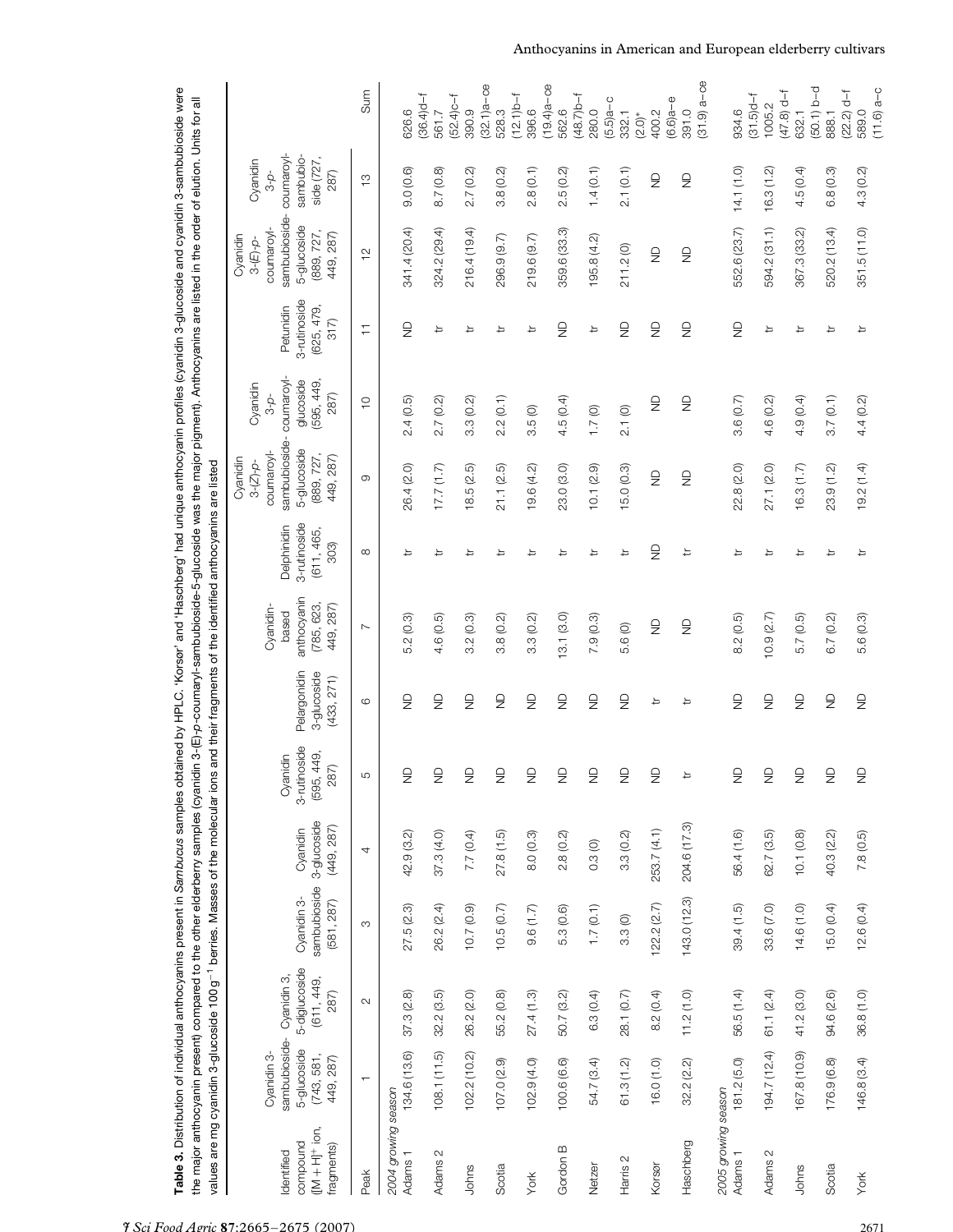| Gordon B      | 149.6 (6.6) | 74.6 (6.4) | 6.4(0.5)                                                        | 3.8(0.7)                                                                            | ₽ | $\supseteq$ | 15.3(0.7)                                                                                                                                 |   | 27.5(1.6) | 6.5(0.3)    | $\supseteq$ | 555.0 (28.5) | 3.9(0.5)    | 842.6                         |
|---------------|-------------|------------|-----------------------------------------------------------------|-------------------------------------------------------------------------------------|---|-------------|-------------------------------------------------------------------------------------------------------------------------------------------|---|-----------|-------------|-------------|--------------|-------------|-------------------------------|
|               |             |            |                                                                 |                                                                                     |   |             |                                                                                                                                           |   |           |             |             |              |             | $+00.004$                     |
| Netzer        | 79.6 (2.6)  | 8.6 (0.4)  | 3.2(0.6)                                                        | 1.9(0.3)                                                                            | ₽ | $\supseteq$ | 10.2(1.0)                                                                                                                                 |   | 18.9(0.5) | 2.4(0.1)    |             | 267.4 (16.8) | 1.8(0.3)    | 394.0                         |
|               |             |            |                                                                 |                                                                                     |   |             |                                                                                                                                           |   |           |             |             |              |             | (22.5)ab                      |
| Harris 2      | 40.8 (0.3)  | 14.7(0.1)  | 1.7(0.2)                                                        | 1.3(0.1)                                                                            | ₽ | $\supseteq$ | 3.3(0.1)                                                                                                                                  |   | 13.2(0.6) | 1.1(0.1)    | $\supseteq$ | 130.6 (8.5)  | 1.1(0.2)    | 207.7                         |
|               |             |            |                                                                 |                                                                                     |   |             |                                                                                                                                           |   |           |             |             |              |             | $(9.0)$ <sup>*</sup><br>806.1 |
| <b>Korsør</b> | 37.3(2.5)   | 18.3(1.0)  |                                                                 | 269.1 (16.4) 481.4 (24.0)                                                           | ₿ |             | $\supseteq$                                                                                                                               | g |           | $\supseteq$ | ₿           | $\supseteq$  | $\supseteq$ |                               |
|               |             |            |                                                                 |                                                                                     |   |             |                                                                                                                                           |   |           |             |             |              |             | $(39.8)$ cd                   |
| Haschberg     | 59.2 (1.6)  | 19.5(0.6)  |                                                                 | 268.1 (20.6) 309.7 (18.3)                                                           |   |             | ₿                                                                                                                                         |   | ₿         | ₿           | $\supseteq$ | $\supseteq$  | $\supseteq$ | 656.5                         |
|               |             |            |                                                                 |                                                                                     |   |             |                                                                                                                                           |   |           |             |             |              |             | 40.7)b-d                      |
|               |             |            | Harris 2' values were not included in the statistical analysis. |                                                                                     |   |             |                                                                                                                                           |   |           |             |             |              |             |                               |
|               |             |            |                                                                 | Totals with different lower-case letters (within a column for the different growing |   |             | seasons) were significantly different (Bonferroni test, P ≤ 0.05). Values in parentheses are standard errors. ND, not detected in sample; |   |           |             |             |              |             |                               |

'tr' represents trace levels detected and was not included in the quantification.

'tr' represents trace levels detected and was not included in the quantification

different. The total anthocyanin content obtained by HPLC was 2.0–2.3 times higher than the values from the pH differential method. The external standard used was 89.8% pure. Purity (by obtaining the extinction coefficient) of the purchased cyanidin 3 glucoside standard was determined as described by Lee *et al*. <sup>33</sup> Although the HPLC-obtained anthocyanin values were expressed taking into consideration the purity of the external standard used, HPLC-obtained values were higher than ACY. Further studies should be conducted on the comparison of total anthocyanin content of a given sample based on pH differential method (Table 2) and values obtained by HPLC (Table 3). The trends were similar despite the method of analysis, and total anthocyanin values obtained by both methods were significantly correlated with each other ( $R = 0.98, P \le 0.05$ ). SPE was used to remove the anthocyanin fraction

that interferes with the polyphenolic HPLC analysis. The polyphenolics in the two species were examined in their native forms and only the ethyl acetate fraction was analyzed. The HPLC chromatograms of the ethyl acetate fractions are shown (Fig. 2). Both species contained eight polyphenolics; three cinnamic acids (neochlorogenic acid, chlorogenic acid, and cryptochlorogenic acid) and five flavonol glycosides (quercetin 3-rutinoside, quercetin 3-glucoside, kaempferol 3-rutinoside, isorhamnetin 3-rutinoside, and isorhamnetin 3-glucoside) (Table 4 and Fig. 2). The proportion of the individual polyphenolics differed between species. There was a slight difference in polyphenolic pattern among the different cultivars within *S. canadensis*. Neochlorogenic acid (3 caffeoylqunic acid), chlorogenic acid (5-caffeoylqunic acid), quercetin 3-rutinoside, and isorhamnetin 3 rutinoside were the major polyphenolics present in *S. canadensis* (Table 4 and Fig. 2A show 'Adams 1'). Chlorogenic acid and quercetin 3-rutinoside were the major polyphenolics in *S. nigra* (Table 4 and Fig. 2B show 'Korsør'). Isorhamnetin 3-glucoside was present at low levels in *S. nigra*. Neochlorogenic acid, cryptochlorogenic acid, kaempferol 3-rutinoside, isorhamnetin 3-rutinoside, and isorhamnetin 3-glucoside were identified for the first time in *S. canadensis* and *S. nigra* berries. Quercetin-based glycosides were the major flavonol glycosides in all cultivars. Flavonols were conjugated mainly with rutinose  $(>75\%$  of total flavonol glycosides), while the remainders were conjugated with glucose (<25% of total flavonol glycosides). In 2004, 'Adams 1', 'Netzer', 'Korsør', and 'Haschberg' had the highest level of total cinnamic acids and flavonol glycosides (combined values of 78.3, 111.8, 85.7, and 108.5 mg  $100 g^{-1}$  of berries, respectively), while 'Adams 1', 'Adams 2', 'York', 'Netzer', 'Korsør', and 'Haschberg' had the highest total values of cinnamic acids and flavonol glycosides in 2005 (72.5, 81.8, 55.6, 89.2, 103.8, and 140.3 mg  $100\,\text{g}^{-1}$  berries, respectively). There were greater levels of flavonol glycosides than cinnamic acids in all cultivars except 'Harris 2'. In 2004, 'Harris 2' had more cinnamic acids (59%)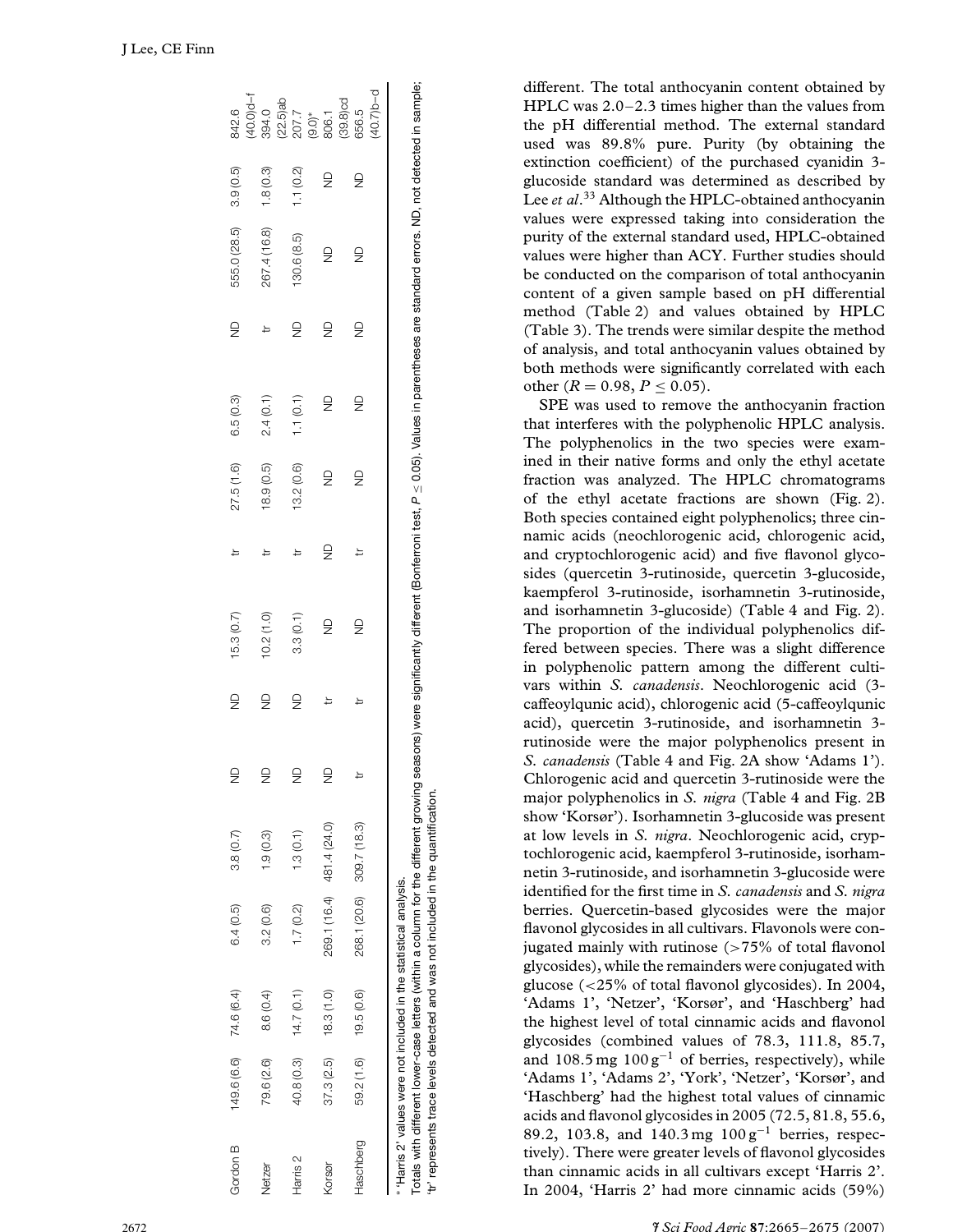|                                                          |                                                                        |                                                                              | Table 4. Polyphenolic profiles (listed in elution order) of Sambucus canadensis and S. nigra ethyl acetate fractions. Detection at 320 nm (for cinnamic acids) and 370 nm (for flavonol glycosides). Cinnamic acids and<br>expressed as mg chlorogenic acid 100 g <sup>-1</sup> of berries, and flavonol glycosides ar |                                                                                                                                                                                                                                                                                                                                                   |                                                                                                                                                     | e expressed as mg rutin 100 g <sup>-1</sup> berries. Masses of the molecular ions and their fragments of the identified polyphenolics are listed |                                                                                                                                                                                                                                                                                                             |                                                                                                                                                                                                                                                                                                                                                                                                                                                                                                                                                                                                                                                     |                                                                                                                                                                                                                                                                                                                                                                                                             |                                              |                                                                  |
|----------------------------------------------------------|------------------------------------------------------------------------|------------------------------------------------------------------------------|------------------------------------------------------------------------------------------------------------------------------------------------------------------------------------------------------------------------------------------------------------------------------------------------------------------------|---------------------------------------------------------------------------------------------------------------------------------------------------------------------------------------------------------------------------------------------------------------------------------------------------------------------------------------------------|-----------------------------------------------------------------------------------------------------------------------------------------------------|--------------------------------------------------------------------------------------------------------------------------------------------------|-------------------------------------------------------------------------------------------------------------------------------------------------------------------------------------------------------------------------------------------------------------------------------------------------------------|-----------------------------------------------------------------------------------------------------------------------------------------------------------------------------------------------------------------------------------------------------------------------------------------------------------------------------------------------------------------------------------------------------------------------------------------------------------------------------------------------------------------------------------------------------------------------------------------------------------------------------------------------------|-------------------------------------------------------------------------------------------------------------------------------------------------------------------------------------------------------------------------------------------------------------------------------------------------------------------------------------------------------------------------------------------------------------|----------------------------------------------|------------------------------------------------------------------|
| $[M - H]^-$ ion,<br>compound<br>fragments)<br>Identified | chlorogenic acid)<br>3-caffeoylquinic<br>(353, 191, 179)<br>acid (neo- | 5-caffeoylquinic<br>acid (chloro-<br>genic acid)<br>(353, 191)               | chlorogenic acid)<br>4-caffeoylquinic<br>(353, 191, 173)<br>acid (crypto-                                                                                                                                                                                                                                              | (609, 301, 255)<br>3-rutinoside<br>Quercetin<br>(rutin)                                                                                                                                                                                                                                                                                           | isoquercitrin)<br>3-glucoside<br>(463, 301)<br>Quercetin                                                                                            | 257)<br>3-rutinoside<br>Kaempferol<br>593, 285,                                                                                                  | sorhamnetin<br>3-rutinoside<br>(624, 315<br>271)<br>300,                                                                                                                                                                                                                                                    | Isorhamnetin<br>3-glucoside<br>(477, 314)                                                                                                                                                                                                                                                                                                                                                                                                                                                                                                                                                                                                           | cinnamic<br>acids<br>Total                                                                                                                                                                                                                                                                                                                                                                                  | glycosides<br>flavonol<br>Total              | polyphenolics<br>identified<br>Sum of<br>the                     |
| Peak                                                     |                                                                        | $\mathbf{\Omega}$                                                            | က                                                                                                                                                                                                                                                                                                                      | 4                                                                                                                                                                                                                                                                                                                                                 | 5                                                                                                                                                   | $\circ$                                                                                                                                          | $\overline{\phantom{0}}$                                                                                                                                                                                                                                                                                    | $\infty$                                                                                                                                                                                                                                                                                                                                                                                                                                                                                                                                                                                                                                            |                                                                                                                                                                                                                                                                                                                                                                                                             |                                              |                                                                  |
| 2004 growing season<br>Adams                             | 4.1 (1.0)                                                              | 7.5                                                                          | ์จ                                                                                                                                                                                                                                                                                                                     | ।<br>२<br>က္တိ                                                                                                                                                                                                                                                                                                                                    | (O.4<br>4.5                                                                                                                                         | ์จ<br>Q<br>Ń                                                                                                                                     | (1.1)<br>14.7 <sub>0</sub>                                                                                                                                                                                                                                                                                  | $\overline{O}$ .                                                                                                                                                                                                                                                                                                                                                                                                                                                                                                                                                                                                                                    | (2.7)ab<br>23.2                                                                                                                                                                                                                                                                                                                                                                                             | $(3.5)$ b-g<br>55.1                          | $(4.2)a - e$<br>က္<br>∣,<br>⊘                                    |
| Adams 2                                                  | 3.3(0.6)                                                               | 15.2(17.2)                                                                   | ଦ୍<br>$\circledcirc$<br>Ņ                                                                                                                                                                                                                                                                                              | $\sim$ $\sim$<br>$\mathcal{S}$                                                                                                                                                                                                                                                                                                                    | (0.3)<br>$3.\overline{9}$                                                                                                                           | $\rm \odot$<br>$\frac{1}{1}$                                                                                                                     |                                                                                                                                                                                                                                                                                                             | 0.8(0.1)                                                                                                                                                                                                                                                                                                                                                                                                                                                                                                                                                                                                                                            | 19.8 (2.8)ab                                                                                                                                                                                                                                                                                                                                                                                                | 56.0 (3.9)c-f                                | $75.8(5.1)a-d$                                                   |
| Johns                                                    | 6.0(0.9)                                                               | (1.9)<br>17.2                                                                | က္                                                                                                                                                                                                                                                                                                                     |                                                                                                                                                                                                                                                                                                                                                   | (0.3)<br>$\overline{O}$<br>က                                                                                                                        | $\circledcirc$<br>$\overline{O}$<br>$\circ$                                                                                                      | $16.7(1.3)$<br>$16.5(1.1)$                                                                                                                                                                                                                                                                                  |                                                                                                                                                                                                                                                                                                                                                                                                                                                                                                                                                                                                                                                     | 24.5 (2.7)ab                                                                                                                                                                                                                                                                                                                                                                                                | $47.9(2.0)a-f$                               | $72.4 (3.3)a - d$                                                |
| Scotia                                                   | 4.4(0.5)                                                               | (1.3)<br>15.3                                                                | $\psi \circ \psi \in \mathfrak{S}$<br>QQ<br>က္                                                                                                                                                                                                                                                                         | $\begin{array}{c}\n 25.6 \\  20.3 \\  21.6 \\  19.0 \\  41.9 \\  15.0 \\  16.0 \\  18.0 \\  19.0 \\  19.0 \\  10.0 \\  15.0 \\  16.0 \\  19.0 \\  19.0 \\  19.0 \\  10.0 \\  10.0 \\  10.0 \\  15.0 \\  10.0 \\  10.0 \\  10.0 \\  10.0 \\  10.0 \\  10.0 \\  10.0 \\  10.0 \\  10.0 \\  10.0 \\  10.0 \\  10.0 \\  10.0 \\  10.0 \\  10.0 \\  1$ | $\begin{array}{c} \mathbf{0} & \mathbf{0} & \mathbf{0} \\ \mathbf{0} & \mathbf{0} & \mathbf{0} \\ \mathbf{0} & \mathbf{0} & \mathbf{0} \end{array}$ | $\begin{array}{c} 0 & 0 & 0 & 0 \\ 0 & 0 & 0 & 0 \\ 0 & 0 & 0 & 0 \end{array}$                                                                   | $\begin{array}{l} 14.5 \; (2.4) \\ 11.0 \; (2.5) \\ 14.0 \; (3.3) \\ 15.0 \; (1.0) \\ 16.0 \; (1.0) \\ 20.0 \; (2.0) \\ 30.0 \; (3.0) \\ 0.3 \; (4.0) \\ 0.3 \; (5.0) \\ 0.3 \; (6.0) \\ 0.3 \; (7.0) \\ 0.3 \; (8.0) \\ 0.3 \; (9.0) \\ 0.3 \; (1.0) \\ 0.3 \; (1.0) \\ 0.3 \; (1.0) \\ 0.3 \; (1.0) \\ 0$ | $\begin{array}{c} 0.9 \ (0.0) \\ 0.5 \ (0.1) \\ 0.7 \ (0.2) \\ 0.1 \ (0.0) \end{array}$                                                                                                                                                                                                                                                                                                                                                                                                                                                                                                                                                             | $(1.8)$ ab<br>20.9                                                                                                                                                                                                                                                                                                                                                                                          | $39.3(6.0)a-1$                               | $60.2 (6.1)a - d$                                                |
| York                                                     | (1.0)<br>3.7                                                           | (3.2)                                                                        | eet<br>$\overline{0}$ .                                                                                                                                                                                                                                                                                                |                                                                                                                                                                                                                                                                                                                                                   |                                                                                                                                                     | <u>èèèèèèè</u>                                                                                                                                   |                                                                                                                                                                                                                                                                                                             |                                                                                                                                                                                                                                                                                                                                                                                                                                                                                                                                                                                                                                                     | $12.6(4.3)$ ab                                                                                                                                                                                                                                                                                                                                                                                              | $36.6(3.8)a - e$                             | 49.2 (6.6)a-c<br>52.1 (5.3)a-c                                   |
| മ<br>Gordon                                              | $9.5(1.7)$<br>15.8 $(3.4)$                                             | $\widehat{\mathcal{O}}$<br>$\overline{\omega}$<br>$13.4$<br>$25.5$<br>$15.5$ | 184                                                                                                                                                                                                                                                                                                                    |                                                                                                                                                                                                                                                                                                                                                   |                                                                                                                                                     |                                                                                                                                                  |                                                                                                                                                                                                                                                                                                             | $-0.0000$                                                                                                                                                                                                                                                                                                                                                                                                                                                                                                                                                                                                                                           | 24.6 (4.9)ab                                                                                                                                                                                                                                                                                                                                                                                                | $27.5(1.3)a-c$<br>65.1 (4.2)c-g              |                                                                  |
| Netzer                                                   |                                                                        | (4.5)                                                                        |                                                                                                                                                                                                                                                                                                                        |                                                                                                                                                                                                                                                                                                                                                   |                                                                                                                                                     |                                                                                                                                                  |                                                                                                                                                                                                                                                                                                             | (0.1)                                                                                                                                                                                                                                                                                                                                                                                                                                                                                                                                                                                                                                               | 46.6 (8.9)bc                                                                                                                                                                                                                                                                                                                                                                                                |                                              | $11.8(0.3)$ ce                                                   |
| Harris 2                                                 | 11.4(1.9)                                                              | $\overline{\omega}$                                                          | ₹<br>3.0                                                                                                                                                                                                                                                                                                               |                                                                                                                                                                                                                                                                                                                                                   | $\overline{2.1}$                                                                                                                                    |                                                                                                                                                  |                                                                                                                                                                                                                                                                                                             | (0.0)                                                                                                                                                                                                                                                                                                                                                                                                                                                                                                                                                                                                                                               | $(4.2)^{*}$<br>29.9                                                                                                                                                                                                                                                                                                                                                                                         | $\bigoplus_{i=1}^{n} \sum_{i=1}^{n}$<br>21.1 | 51.0 (5.4)*                                                      |
| Korsør                                                   | 1.1(0.2)                                                               | ಲ<br>26.4                                                                    | ର୍ ବ<br><u>o o o</u><br>$\frac{2}{1}$                                                                                                                                                                                                                                                                                  | 46.5                                                                                                                                                                                                                                                                                                                                              | 9.5                                                                                                                                                 | 0.7                                                                                                                                              |                                                                                                                                                                                                                                                                                                             | $\pm$                                                                                                                                                                                                                                                                                                                                                                                                                                                                                                                                                                                                                                               | ပ<br>$28.7(4.1)a-$                                                                                                                                                                                                                                                                                                                                                                                          | 57.0 (4.5) b-g                               | $\frac{\theta}{L}$<br>85.7 (6.7)b                                |
| Haschberg                                                | $\widehat{0}$ .<br>0.7                                                 | ဂ<br>$\overline{\mathcal{C}}$<br>28.1                                        | G                                                                                                                                                                                                                                                                                                                      | 72                                                                                                                                                                                                                                                                                                                                                | (0.4)<br>$\circ$<br>ന                                                                                                                               | $\overline{ }$<br>$\circ$                                                                                                                        | (0.1)<br>$\overline{ }$<br>$\circ$                                                                                                                                                                                                                                                                          | (0.1)<br>$\overline{C}$                                                                                                                                                                                                                                                                                                                                                                                                                                                                                                                                                                                                                             | $\frac{0}{1}$<br>.7ja<br>्<br>ज<br>30.4                                                                                                                                                                                                                                                                                                                                                                     | .3) dfg<br>℗<br>78.1                         | $(9.6)$ ce<br>108.5                                              |
| 2005 growing                                             | season                                                                 |                                                                              |                                                                                                                                                                                                                                                                                                                        |                                                                                                                                                                                                                                                                                                                                                   |                                                                                                                                                     |                                                                                                                                                  |                                                                                                                                                                                                                                                                                                             |                                                                                                                                                                                                                                                                                                                                                                                                                                                                                                                                                                                                                                                     |                                                                                                                                                                                                                                                                                                                                                                                                             |                                              |                                                                  |
| Adams <sub>1</sub>                                       | 2.9(0.6)                                                               | $\infty$<br><u>ି</u><br>13.4                                                 | $\circ$<br>$\frac{0}{1}$                                                                                                                                                                                                                                                                                               | ெ<br>o.                                                                                                                                                                                                                                                                                                                                           | $\odot$ . $\odot$<br>ró<br>ဖ                                                                                                                        | $\left(\begin{matrix} 1 \\ 0 \end{matrix}\right)$<br>$\frac{0}{1}$                                                                               | $\overline{1}$<br>16.0 <sub>1</sub>                                                                                                                                                                                                                                                                         | $\overline{0}$ .1)<br>$\frac{1}{1}$                                                                                                                                                                                                                                                                                                                                                                                                                                                                                                                                                                                                                 | $(3.6)a - c$<br>17.4                                                                                                                                                                                                                                                                                                                                                                                        | $(5.0)a - e$<br>55.1                         | $-5(4.7)a - e$                                                   |
| Adams 2                                                  | (2.8) (0.7)                                                            | 12.4(2.6)                                                                    | $\alpha$ $\alpha$ $\alpha$ $\in$ $\in$<br>$\odot$<br>0.9                                                                                                                                                                                                                                                               |                                                                                                                                                                                                                                                                                                                                                   | (0.2)<br>6.7                                                                                                                                        |                                                                                                                                                  | 18.6 (0.8)                                                                                                                                                                                                                                                                                                  | $\begin{array}{c} 1.2(0.1) \\ 0.7(0.1) \\ 0.8(0.0) \\ 1.0(0.0) \\ 1.0(0.0) \end{array}$                                                                                                                                                                                                                                                                                                                                                                                                                                                                                                                                                             | (3.4)ab<br>16.2                                                                                                                                                                                                                                                                                                                                                                                             | 65.7 (2.9) c-e                               | $-9$ (2.0) $c - e$<br>$\overline{5}$                             |
| Johns                                                    |                                                                        | (1.0)<br>10.4                                                                |                                                                                                                                                                                                                                                                                                                        |                                                                                                                                                                                                                                                                                                                                                   |                                                                                                                                                     |                                                                                                                                                  | 9.5(1.1)                                                                                                                                                                                                                                                                                                    |                                                                                                                                                                                                                                                                                                                                                                                                                                                                                                                                                                                                                                                     |                                                                                                                                                                                                                                                                                                                                                                                                             | $30.7(3.8)a - c$                             | 47.6 (4.9) a-c                                                   |
| Scotia                                                   | $\begin{array}{c} 5.6 (0.8) \\ 3.6 (0.8) \\ 4.3 (0.8) \end{array}$     | $\circledcirc$<br>$\circledcirc$<br>12.2                                     |                                                                                                                                                                                                                                                                                                                        |                                                                                                                                                                                                                                                                                                                                                   |                                                                                                                                                     |                                                                                                                                                  | 11.8(0.7)                                                                                                                                                                                                                                                                                                   |                                                                                                                                                                                                                                                                                                                                                                                                                                                                                                                                                                                                                                                     |                                                                                                                                                                                                                                                                                                                                                                                                             | $35.6(2.3)a - d$                             |                                                                  |
| York                                                     |                                                                        | (1.6)<br>$\overline{9.7}$                                                    | $0.900$<br>$0.900$<br>$0.900$                                                                                                                                                                                                                                                                                          | 184622668<br>19462666                                                                                                                                                                                                                                                                                                                             | $\begin{array}{ccccccccc}\n4 & 0 & 0 & 0 & 4 & 1 \\ 0 & 0 & 0 & 4 & 1\n\end{array}$                                                                 | <u> - อ่อยซัย + ย่ -</u><br><u>eseseses</u>                                                                                                      | $\begin{array}{l} 13.5 (0.6) \\ 13.6 (0.6) \\ 5.4 (0.6) \\ 8.0 (2.0) \\ 5.0 (3.0) \\ 2.2 (1.8) \end{array}$                                                                                                                                                                                                 | (0.0)                                                                                                                                                                                                                                                                                                                                                                                                                                                                                                                                                                                                                                               | 17.0 (1.6)ab<br>16.9 (1.5)ab<br>14.9 (2.5)ab<br>22.3 (2.9)a-d                                                                                                                                                                                                                                                                                                                                               | $(2.5)a - e$<br>40.7                         | 52.5 (1.6)а-d<br>55.6 (1.0)а-е<br>53.2 (2.3)а-с<br>89.2 (8.4)а-е |
| ഥ<br>Gordon                                              | 7.9(1.8)                                                               | E<br>t<br>12.4 i                                                             | ন্<br>$\circ$<br>$\begin{smallmatrix}0&\emptyset\ \Omega&\emptyset\end{smallmatrix}$                                                                                                                                                                                                                                   |                                                                                                                                                                                                                                                                                                                                                   |                                                                                                                                                     |                                                                                                                                                  |                                                                                                                                                                                                                                                                                                             | $\pm$                                                                                                                                                                                                                                                                                                                                                                                                                                                                                                                                                                                                                                               | 22.3                                                                                                                                                                                                                                                                                                                                                                                                        | $31.0 (3.1)a - c$                            |                                                                  |
| <b>Netzer</b>                                            | 11.2(3.8)                                                              | 22.3 (4.0)                                                                   |                                                                                                                                                                                                                                                                                                                        |                                                                                                                                                                                                                                                                                                                                                   |                                                                                                                                                     |                                                                                                                                                  |                                                                                                                                                                                                                                                                                                             | 0.5                                                                                                                                                                                                                                                                                                                                                                                                                                                                                                                                                                                                                                                 | Φ<br>$(3.9)b - 6$                                                                                                                                                                                                                                                                                                                                                                                           | 52.0 (7.6)a-e                                |                                                                  |
| Harris 2                                                 | 11.8(2.7)                                                              | $\overline{1}$ .<br>$\overline{9}$<br>15.4                                   | (0.7)<br>$2.5$<br>2.5                                                                                                                                                                                                                                                                                                  |                                                                                                                                                                                                                                                                                                                                                   | (0.9)<br>2.5                                                                                                                                        | $\frac{2}{1}$ $\frac{1}{1}$                                                                                                                      |                                                                                                                                                                                                                                                                                                             | $\begin{array}{c} \textcircled{\scriptsize{2}} \ \textcircled{\scriptsize{3}} \ \textcircled{\scriptsize{4}} \ \textcircled{\scriptsize{5}} \ \textcircled{\scriptsize{6}} \ \textcircled{\scriptsize{7}} \ \textcircled{\scriptsize{8}} \ \textcircled{\scriptsize{9}} \ \textcircled{\scriptsize{9}} \ \textcircled{\scriptsize{1}} \ \textcircled{\scriptsize{1}} \ \textcircled{\scriptsize{1}} \ \textcircled{\scriptsize{1}} \ \textcircled{\scriptsize{1}} \ \textcircled{\scriptsize{1}} \ \textcircled{\scriptsize{1}} \ \textcircled{\scriptsize{2}} \ \textcircled{\scriptsize{3}} \ \textcircled{\scriptsize{4}} \ \textcircled$<br>0.4 | $(0.9)$ *<br>29.7                                                                                                                                                                                                                                                                                                                                                                                           | $(8.0)*$<br>29.2                             | 58.9 $(7.1)^*$                                                   |
| Korsør                                                   | 4.4(3.0)                                                               | Ñ<br>Ö<br>35.9                                                               | ŗÖ.<br>$\circ$                                                                                                                                                                                                                                                                                                         |                                                                                                                                                                                                                                                                                                                                                   | (2.6)<br>14.9                                                                                                                                       |                                                                                                                                                  |                                                                                                                                                                                                                                                                                                             | ন্<br>$\circ$<br>$\overline{0}$                                                                                                                                                                                                                                                                                                                                                                                                                                                                                                                                                                                                                     | Ф<br>$\begin{array}{c} \rule{0pt}{2.5ex} \rule{0pt}{2.5ex} \rule{0pt}{2.5ex} \rule{0pt}{2.5ex} \rule{0pt}{2.5ex} \rule{0pt}{2.5ex} \rule{0pt}{2.5ex} \rule{0pt}{2.5ex} \rule{0pt}{2.5ex} \rule{0pt}{2.5ex} \rule{0pt}{2.5ex} \rule{0pt}{2.5ex} \rule{0pt}{2.5ex} \rule{0pt}{2.5ex} \rule{0pt}{2.5ex} \rule{0pt}{2.5ex} \rule{0pt}{2.5ex} \rule{0pt}{2.5ex} \rule{0pt}{2.5ex} \rule{0$<br>$(5.8)$ C-<br>42.8 | $\theta$<br>61.1 (8.7)b                      | Φ<br>$103.8(7.3)b-$                                              |
| Haschberg                                                | (0.2)<br>0.9                                                           | E<br><b>19</b><br>34.7                                                       | ကြ<br>$\circ$<br>$\frac{0}{1}$                                                                                                                                                                                                                                                                                         | စြ<br>℗                                                                                                                                                                                                                                                                                                                                           | ကြ<br>$\dot{\circ}$<br>$\mathbf{\Omega}$<br>ပ                                                                                                       | $\odot$<br>Ņ                                                                                                                                     | (0.1)<br>$\sim$                                                                                                                                                                                                                                                                                             | $\Rightarrow$                                                                                                                                                                                                                                                                                                                                                                                                                                                                                                                                                                                                                                       | $9$ – $\theta$<br>তি<br><br>$\ddot{\circ}$                                                                                                                                                                                                                                                                                                                                                                  | 1/2<br>$\circledcirc$<br>02.7                | (10.4)<br>40.3                                                   |
|                                                          | * 'Harris 2' values were not included in the statistical analysis.     |                                                                              | Totals with different lower-case letters (within a column for the different growing                                                                                                                                                                                                                                    |                                                                                                                                                                                                                                                                                                                                                   |                                                                                                                                                     | seasons) were significantly different (Bonferroni test, P < 0.05). Values in parentheses are standard errors; 'tr' represents trace levels       |                                                                                                                                                                                                                                                                                                             |                                                                                                                                                                                                                                                                                                                                                                                                                                                                                                                                                                                                                                                     |                                                                                                                                                                                                                                                                                                                                                                                                             |                                              |                                                                  |
|                                                          | detected and was not included in the quantification.                   |                                                                              |                                                                                                                                                                                                                                                                                                                        |                                                                                                                                                                                                                                                                                                                                                   |                                                                                                                                                     |                                                                                                                                                  |                                                                                                                                                                                                                                                                                                             |                                                                                                                                                                                                                                                                                                                                                                                                                                                                                                                                                                                                                                                     |                                                                                                                                                                                                                                                                                                                                                                                                             |                                              |                                                                  |

*J Sci Food Agric* **87**:2665–2675 (2007) 2673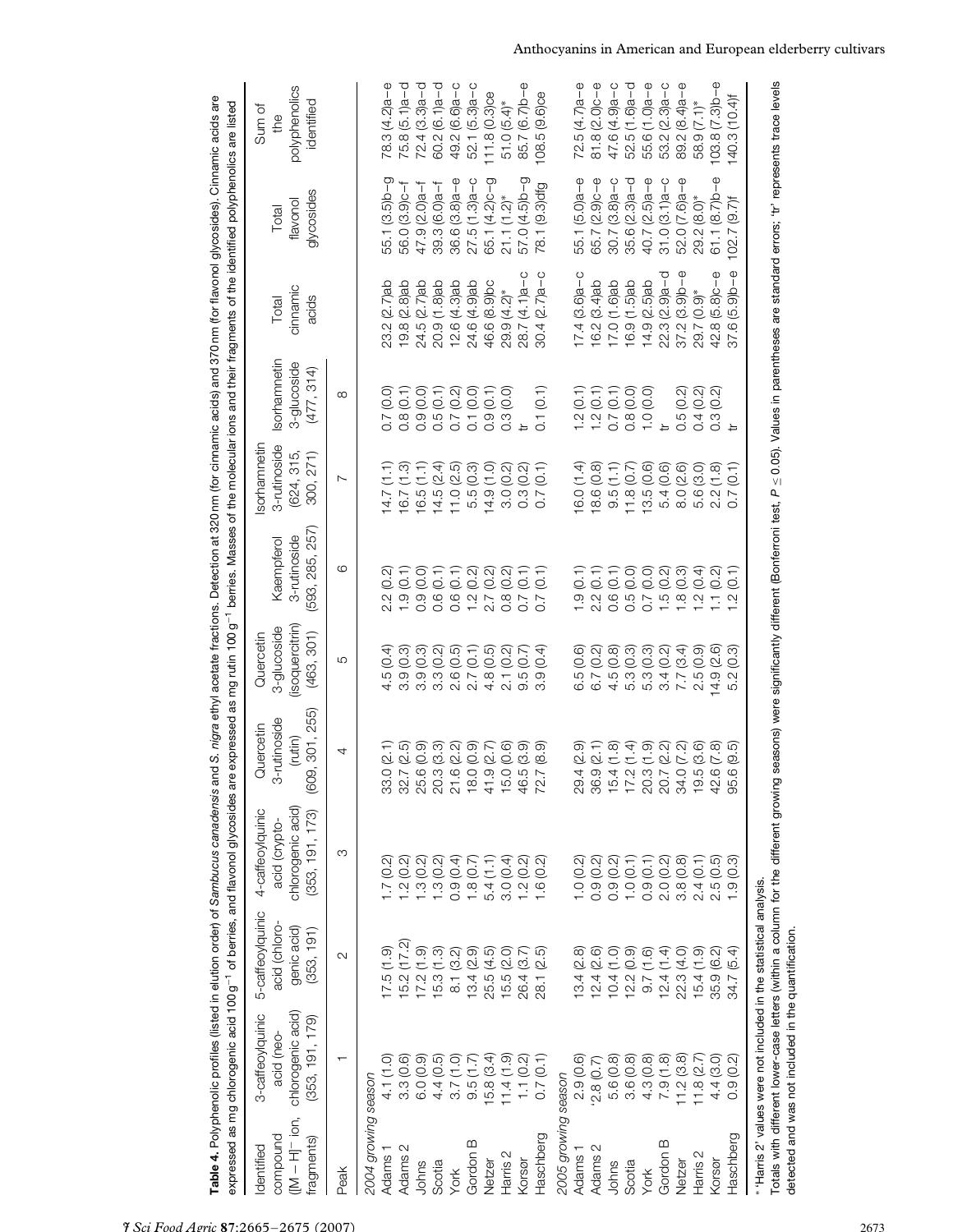present than flavonol glycosides (41%), and in 2005 had equal amounts of cinnamic acids and flavonol glycosides.

Määttä-Riihinen et al.<sup>36</sup> reported their elderberry sample (*S. nigra* cv. unknown) contained chlorogenic acid, quercetin 3-rutinoside, quercetin 3-glucoside, and quercetin 3-arabinoside (tentative identification). Quercetin 3-arabinoside was not detected in any elderberry samples analyzed for this study. Isorhamnetin 3-glucoside and 3-rutinoside have been reported in the flowers of *S. nigra*.<sup>37</sup> Määttä-Riihinen *et al*.<sup>36</sup> also found approximately 1–5 mg of high molecular weight procyanidins  $100 g^{-1}$  fresh weight. There was a clear distinction between the two elderberry species based on the distribution of individual anthocyanins and polyphenolics (dendogram from cluster analysis not shown). However, a distinction between cultivars within a species was more difficult to define.

All processed elderberry samples that have been tested as a juice, concentrate, natural colorant, and as dietary supplements in the literature were produced from *S. nigra*. <sup>8</sup>,10–12,17,18,<sup>20</sup> *Sambucus canadensis* should be a better choice since its major anthocyanins are acylated. Stintzing *et al*. <sup>15</sup> reported an increase in antioxidant activity when a cyanidin-based anthocyanin was acylated with a cinnamic acid. The naturally acylated pigment of *S. canadensis* might provide additional benefits besides improved pigment stability. Turker *et al*. <sup>14</sup> demonstrated the storage stability of acylated cyanidin-based anthocyanins in black carrot to exceed that of non-acylated cyanidin-based anthocyanins, at three storage temperatures (4, 25, and  $40^{\circ}$ C) over a 90-day period.

The production of a number of minor crops (*Vaccinium* L., *Ribes* L., and *Lonicera* L.) is expanding rapidly in the USA and around the world and numerous papers have reported the berries of these to contain 14–593 mg ACY 100 g-1 berries and 191–1790 mg TP 100 g−<sup>1</sup> berries.27,38–40 Elderberry samples analyzed in this study, using identical methods, fall within those reported ranges for ACY and TP. 27,38–40

In conclusion, the ten genotypes of *S. canadensis* and *S. nigra* had varying levels of ACY, TP, pH, TA: total anthocyanin by HPLC, and total polyphenolics by HPLC. While the species had different anthocyanin and polyphenolic patterns, the cultivars within each species had similar anthocyanin and polyphenolic profiles. *Sambucus canadensis* may be a better choice for processing due to its acylated anthocyanins, which would give the final product more color stability when compared to products made from *S. nigra*. From this study, *S. canadensis* 'Adams 1', 'Adams 2', 'Scotia' and 'Gordon B' had the highest ACY, TP, and acylated pigments (in both growing seasons), and should be recommended as a source of natural colorants or other processed products. In order to consider improving a crop through traditional plant breeding, the first criteria to consider is whether there is variability present for the traits of interest. This study identifies genotypes that have either high or low levels of various compounds. The nature of this study does not allow for any strong statements to be made about the genetic behavior of any of the traits evaluated. However, 'Adams 2' is the maternal parent for 'Scotia' and 'York'. These three genotypes grouped together for some characteristics, such as having trace levels of petunidin 3-rutinoside; however, for most traits they did not. Based on the overall evaluation 'Adams 2' and 'Scotia' would be recommended but 'York' would not. Crosses among the betterperforming (e.g. food value, chemistry, nutraceutical, and horticultural traits) genotypes within each species or crosses between these sexually compatible species should allow the production of populations within which superior genotypes could be further selected that are better than any of the parents evaluated here. This is the first paper to report the anthocyanin and other polyphenolic composition of these elderberries at the USDA-ARS breeding program at Corvallis, OR, USA. This paper will also fill in some gaps in the literature concerning anthocyanin and polyphenolic composition of elderberry fruit.

## **ACKNOWLEDGEMENTS**

We thank Dr Ronald Wrolstad, Mr Robert Durst, and Dr James Kennedy for their valuable advice, Mr Ted Mackey for collecting the samples, Mr Chris Rennaker for technical assistance, and Mr Patrick Byers (Missouri State University) for his *S. canadensis* selections 'Gordon B', 'Harris 2', and 'Netzer'. The establishment of the elderberry planting was supported by a grant from the USDA-ARS Northwest Center for Small Fruits Research.

#### **REFERENCES**

- 1 Ritter CM and McKee GW, The elderberry: history, classification and culture. *Penn Agric Expt Stat Bull* 709 (1964).
- 2 Stang EJ, Elderberry, highbush cranberry, and juneberry management, in *Small Fruit Crop Management*, ed. by Galletta GJ and Himelrick DG. Prentice-Hall, Englewood Cliffs, NJ, pp. 363–374 (1990).
- 3 Moerman DE, *Native American Ethnobotany.* Timber Press, Portland, OR (2002).
- 4 Strack D and Wray V, The anthocyanins, in *The Flavonoids*, ed. by Harborne JB. Chapman & Hall, London, pp. 1–22 (1994).
- 5 Wang H, Cao G and Prior RL, Total antioxidant capacity of fruits. *J Agric Food Chem* **44**:701–705 (1996).
- 6 Hollman PC, Evidence for health benefits of plant phenol: local or systemic effects? *J Sci Food Agric* **81**:842–852 (2001).
- 7 Lee J. The blueberry: composition, anthocyanins, and polyphenolics. Doctoral dissertation, Oregon State University, Corvallis, OR (2004).
- 8 Stintzing FC, Trichterborn J and Carle R, Characterization of anthocyanin–betalin mixtures for food coloring by chromatic and HPLC-DAD-MS analyses. *Food Chem* **94**:296–309 (2006).
- 9 Carlsen C and Stapelfeldt H, Light sensitivity of elderberry extract: quantum yields for photodegradation in aqueous solution. *Food Chem* **3**:383–387 (1997).
- 10 Chandra A, Rana J and Li Y, Separation, identification, quantification, and method validation of anthocyanins in botanical